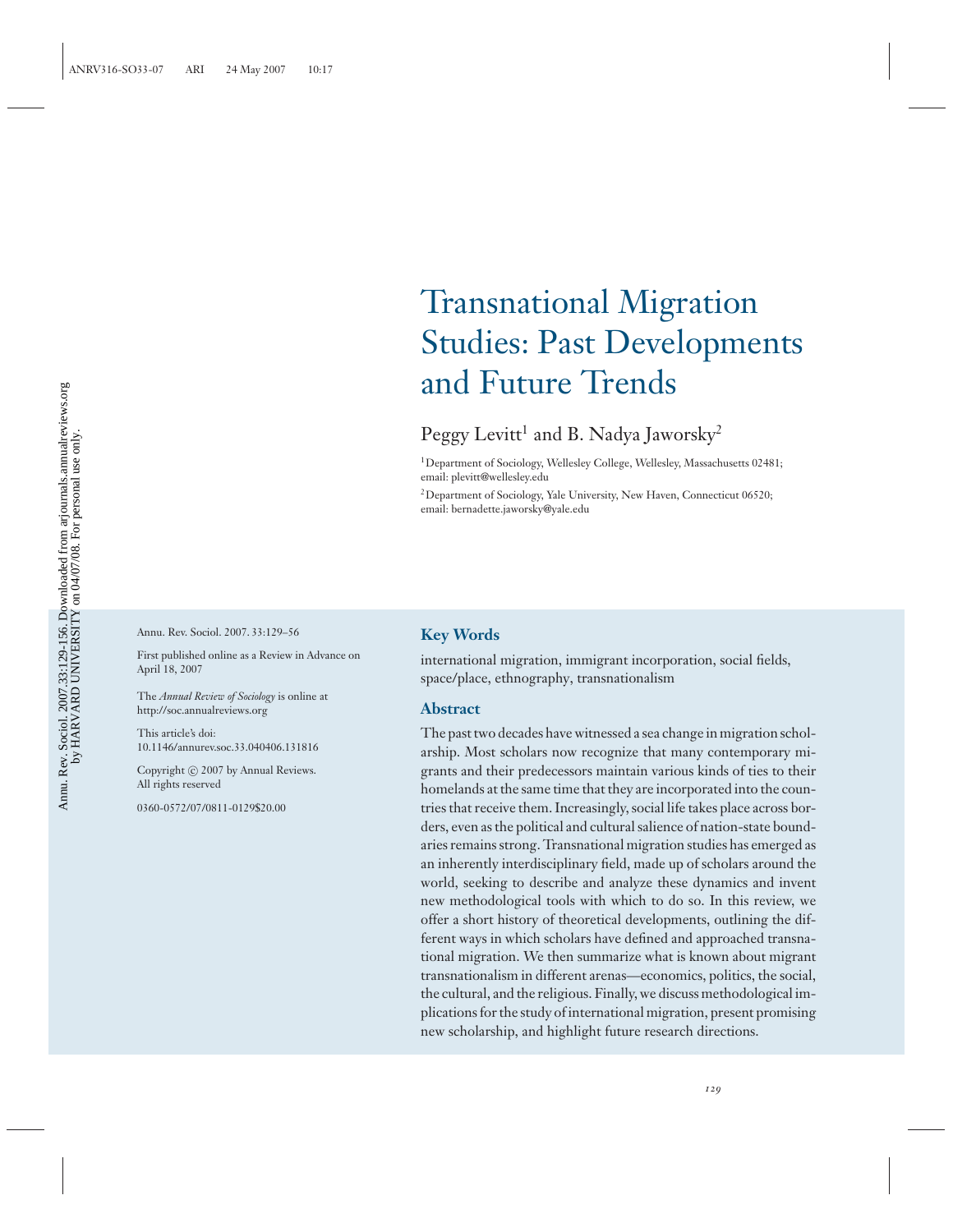## **INTRODUCTION: THE EMERGENCE OF A TRANSNATIONAL OPTIC**

Migration scholarship has undergone a sea change in the past two decades. Most scholars now recognize that many contemporary migrants and their predecessors maintained a variety of ties to their home countries while they became incorporated into the countries where they settled. Migration has never been a one-way process of assimilation into a melting pot or a multicultural salad bowl but one in which migrants, to varying degrees, are simultaneously embedded in the multiple sites and layers of the transnational social fields in which they live. More and more aspects of social life take place across borders, even as the political and cultural salience of nation-state boundaries remains clear.

These developments in migration scholarship parallel debates in other fields. History has moved away from simplistic national comparisons to reconceptualizing itself as the study of regional interactions in places such as the Black Atlantic (Gilroy 1993) or the Indian Ocean Rim (Bose 2006). Keohane & Nye (1971) argued decades ago that international relations had to rethink its basic conceptual categories to capture cross-border relations between nonstate actors and subnational actors.

In this article, we review the evolution of scholarly efforts using a transnational optic to understand migration. We begin by offering a short history of theoretical and conceptual developments in the field. In the second section, we focus on the ways in which economic, political, social, cultural, and religious life are transformed when they are enacted transnationally. We conclude by discussing the methodological implications of these scholarly developments and highlight three directions for further study, united by the common theme of simultaneity embeddedness and spatial arenas, variations in the consequences of transnationalism, and comparing internal and international migration. We locate migration scholarship within

the general field of transnational studies and argue for an approach that highlights the *longue durée.* 

## **THEORETICAL DEVELOPMENTS AND DEBATES**

Sociology has been in the service of the nation-state since its inception. In the United States, some of the earliest debates concerned how to make Americans out of newcomers. These conversations continue. On the one hand, new assimilation theory argues that, over time, most migrants achieve socioeconomic parity with the native-born but that ethnicity and race matter, and that both the native-born as well as immigrants change along the way (Alba & Nee 2003, Jacoby 2004, Kivisto 2005). Segmented assimilationism suggests several possible trajectories for migrants on their route to incorporation, including becoming part of the (white) mainstream, remaining ethnic, or becoming part of the underclass and experiencing downward mobility (Portes & Rumbaut 2001, Portes & Zhou 1993). Both perspectives acknowledge that patterns of assimilation, acculturation, and integration vary depending on the country and context of departure, immigrant characteristics, immigrant enclave capacities, and the political, social, and economic context of the sending and receiving communities (see Waters & Jimenez 2005 for a summary of the latest developments and theoretical debates concerning immigrant assimilation).

During the 1990s, transnational migration scholars added a third perspective to these conversations. They argued that some migrants continued to be active in their homelands at the same time that they became part of the countries that received them. They described how migrants and their descendants participate in familial, social, economic, religious, political, and cultural processes that extend across borders while they become part of the places where they settle (Basch et al. 1994, Faist 2000a,b, Glick Schiller et al. 1992,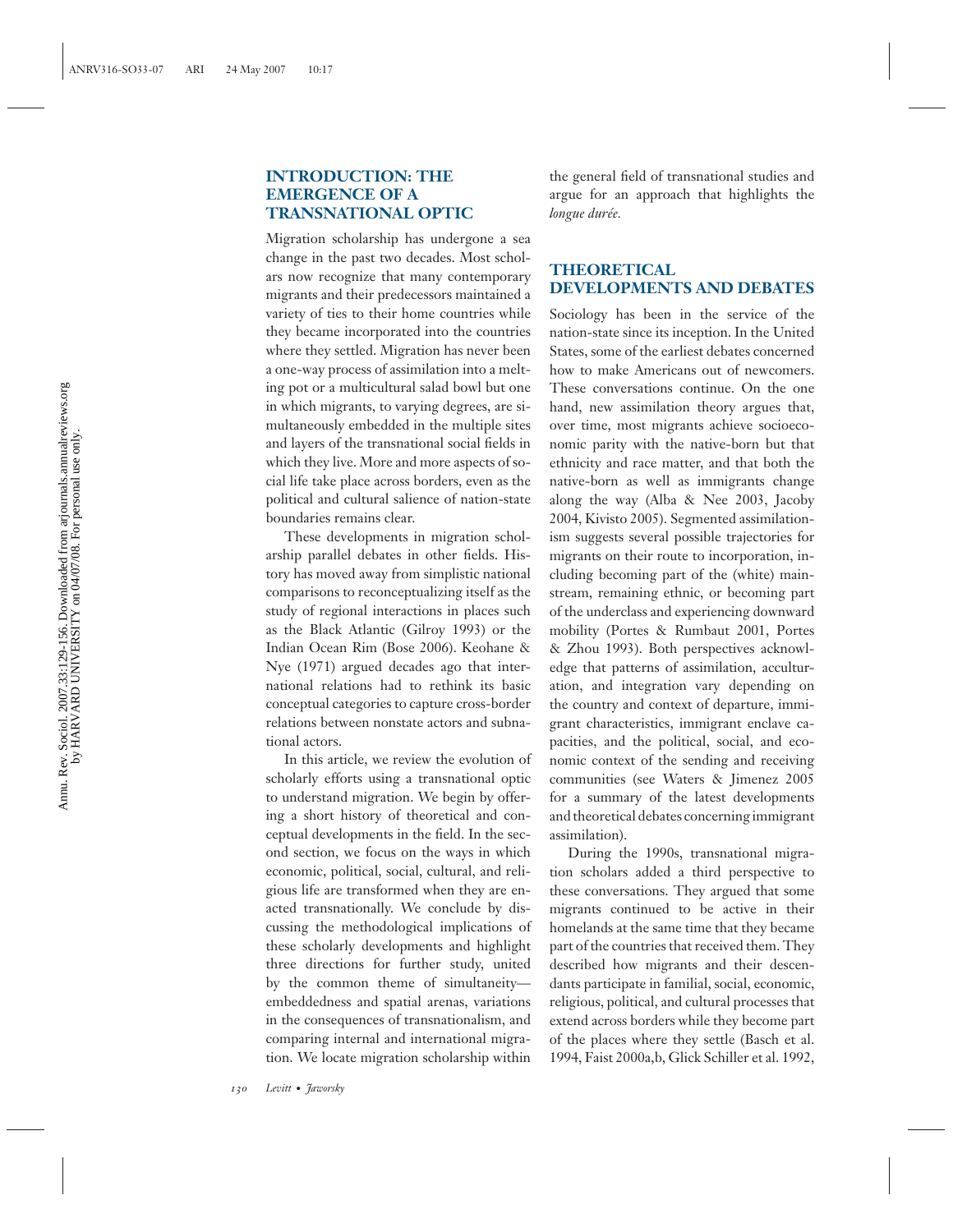Grasmuck & Pessar 1991, Guarnizo 1997, Itzigsohn et al. 1999, Jacoby 2004, Kivisto 2001, Kyle 2000, Levitt 2001, Mahler 1998, Portes et al. 1999, Smith & Guarnizo 1998). Although the first iterations of this perspective broke new ground, they also suffered from weaknesses common among innovative approaches. They tended to see transnational migration everywhere when, in fact, the range and scope of migrants' transnational practices vary considerably. New research findings were celebratory, predicting that by living transnationally, migrants could overcome the poverty and powerlessness to which capitalism relegated them. These weaknesses generated critiques. Some took issue with the terminology

and ambiguity of definition, arguing that conceptual distinctions were not clear, for example, between global, international, and transnational. Alternative terms, such as translocalism (Barkan 2006), bi-localism, and trans-state activity (Waldinger & Fitzgerald 2004) were proposed in response. Lucassen (2006) argues that transnationalism is too easily dichotomized as incompatible with assimilation and delineates three forms of transnationalism—bi-local, bi-national, or pan-ethnic—that vary in their relationship to migration assimilation. Others claimed that migrants had always maintained ties to their countries of origin and that, therefore, there was little new (Waldinger & Fitzgerald 2004). Still others, while acknowledging the salience of transnational ties for the first generation, predicted they might rapidly decline among their children (Lucassen 2006, Portes et al. 1999).

A number of scholars questioned the scope and importance of the phenomena, arguing that too many claims were based on case studies, particularly those of Latin American and Caribbean migrants, who have a particular social and historical relationship to the United States (Dahinden 2005, Waldinger & Fitzgerald 2004). When surveys conducted by Portes and his colleagues (Guarnizo et al. 2003, Portes et al. 2002) found that habitual transnational activism was fairly low, and that only 10% to 15% of the Dominicans, Salvadorans, and Mexicans they studied participated in "regular and sustained" transnational political and economic activities, this only added fuel to the fire. Finally, many believed that dismissing national borders was premature and that, contrary to what some had alleged, the nation-state system was unlikely to disappear in the near future (Waldinger 2006).

Subsequent scholarship took important steps to rectify these weaknesses. As Yeoh and colleagues (2003b, p. 208) write, such work has begun to "sketch the lineaments of transnationality, clarifying its shape, contours, and structure, and at the same time pointing to the processes and agencies that sustain transnational trajectories and edifices." This more recent body of work has clarified the social spaces in which transnational migration occurs and the social structures it generates, the variations in its dimensions and forms, the relationship between processes of incorporation and enduring transnational involvements, the ways in which contemporary iterations of cross-border memberships compare to earlier incarnations, and their durability. We discuss each in turn.

## **ARENAS, FORMS, NOVELTY, AND DURABILITY**

Basch et al. (1994, p. 6) initially defined transnationalism as "the processes by which immigrants forge and sustain multi-stranded social relations that link together their societies of origin and settlement." More recent scholarship understands transnational migration as taking place within fluid social spaces that are constantly reworked through migrants' simultaneous embeddedness in more than one society (Levitt & Glick Schiller 2004, Pries 2005, Smith 2005). These arenas are multi-layered and multi-sited, including not just the home and host countries but other sites around the world that connect migrants to their conationals and coreligionists.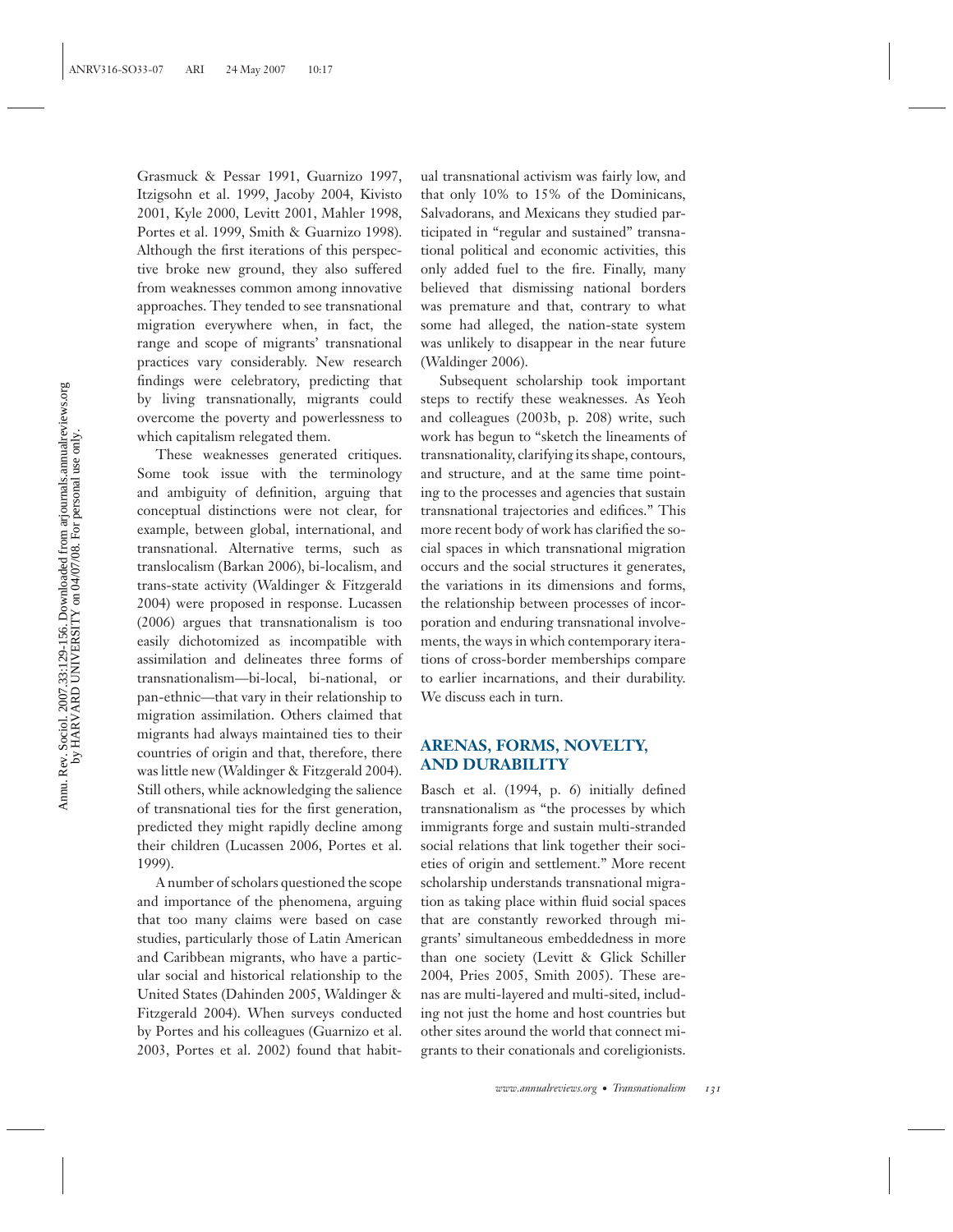Both migrants and nonmigrants occupy them because the flow of people, money, and "social remittances" (ideas, norms, practices, and identities) within these spaces is so dense, thick, and widespread that nonmigrants' lives are also transformed, even though they do not move (Levitt 2001). Although the numbers who engage in regular transnational practices may be fairly small, those who engage in occasional, informal transnational activities, including social, cultural, and religious practices, in response to elections, economic downturns, life-cycle events, and climatic disasters are much greater. Taken together and over time, their combined efforts add up and can alter the economies, values, and practices of entire regions (Kyle 2000, Levitt et al. 2003).

Several scholars have attempted to delineate the types of social spaces that produce and are produced by transnational migration and examine the social structures embedded within them. Morawska (2003) proposes conceptualizing migration as structuration to capture the continuing dynamic between structure and agency that extends into transnational domains. Besserer (1999) and Kearney (1995) refer to migration circuits. Guarnizo (1997) and Landolt (2001) speak of transnational social formations. Sørensen & Fog Olwig (2002) prefer transnational livelihoods. R. Smith's (2006) term transnational life includes those practices and relationships that link migrants and their children with the home country, where such practices have significant meaning and are regularly observed.

Faist (2000a,b) argues that variations in spatial extension and temporal stability produce different transnational topographies: (*a*) dispersion and assimilation (weak simultaneous embeddedness in sending and receiving countries and short-lived transnational ties); (*b*) transnational exchange and reciprocity (strong simultaneous embeddedness but rather short-lived social ties); (*c*) transnational networks (weakly embedded and longlived); and (*d*) transnational communities (strongly embedded in at least two countries

and enduring). Levitt & Glick Schiller (2004) describe "social fields," which they define as sets of multiple interlocking networks of social relationships through which ideas, practices, and resources are unequally exchanged, organized, and transformed. Vertovec (2004b, p. 971) characterizes transnational migration as involving three "modes of transformation" within major domains: perceptual, or migrants' "orientational 'bi-focality' in the socio-cultural domain"; conceptual, affecting the "meaning of the analytical triad, 'identities-orders-borders' in the political domain"; and institutional, "affecting forms of financial transfer, public-private relationships and development in the economic domain."

Forms of activity within these cross-border social spaces vary along several dimensions. There are debates concerning the appropriate parameters and levels of analysis. One early distinction, proposed by Smith & Guarnizo (1998), differentiated between transnationalism from above (global capital, media, and political institutions) and from below (local, grassroots activity). Portes (2001, 2003) argued for confining the analysis to those individuals who are formally and regularly engaged in strict transnational economic, political, or sociocultural activities. Itzigsohn et al. (1999) distinguish between narrow (highly institutionalized and continuous activities involving regular travel) and broad (occasional or loosely coupled with sporadic or no movement) transnationalism. Guarnizo (1997, 2000) defines core transnationalism as those activities that (*a*) form an integral part of the individual's habitual life; (*b*) are undertaken on a regular basis; and (*c*) are patterned and, therefore, somewhat predictable. Expanded transnationalism, in contrast, includes migrants who engage occasionally, for example, in response to political crises or natural disasters in their homelands.

Other scholars argue for a broader approach that includes both informal and formal social, cultural, and religious practices, connecting all levels of social experience (Kim 2006, Levitt & Glick Schiller 2004, Mahler &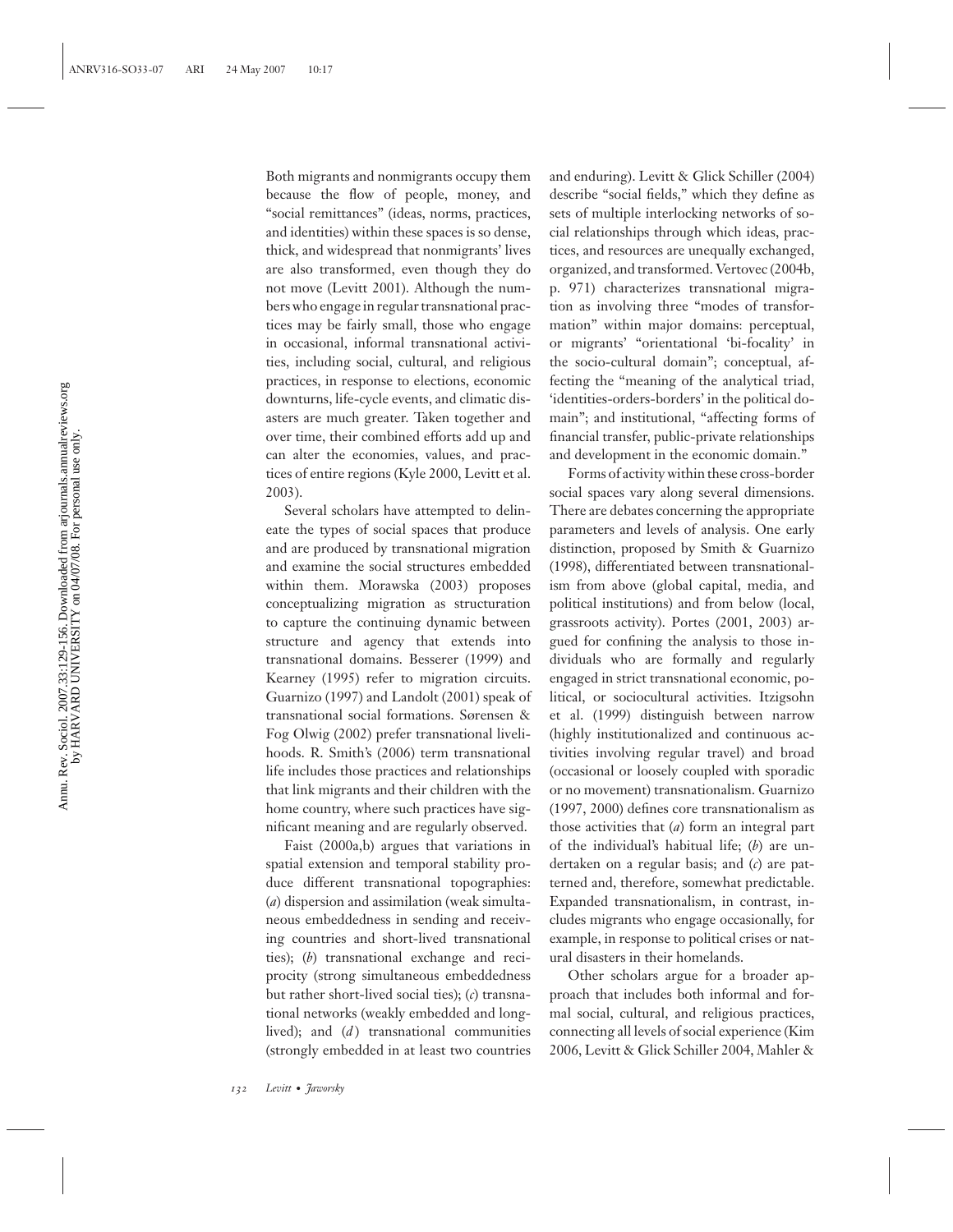Pessar 2006, Smith 2006). Morawska (2007, p. 153) suggests that present-day transnationalism encompasses a much greater diversification of form and content and that, "[d]epending on the specific constellation of factors, it can involve single or multiple crossborder activities...regular... or prompted by specific situations... carried by individuals, immigrant families or ethnic groups through informal or institutional channels; and it can be confined to private lives of people on both sides of the border or involve the public sphere." Glick Schiller (2003) differentiates between "ways of being," or the actual social relations and practices that individuals engage in, and "ways of belonging," those practices that signal or enact an identity demonstrating a conscious connection to a particular group (cf. Morawska 2007).

Many argue that transnational migration is not a new phenomenon, retelling the U.S. immigrant story through a transnational lens. Chan (2006), Foner (2000), Morawska (2004), and Gabaccia (2000), to name a few, have highlighted the cross-border engagements of "old" immigrants coming to the United States in the Industrial and Progressive eras. Many immigrants intended their sojourns to be temporary and stayed tightly connected to the homeland. What's more, a significant proportion, 30%–40%, actually went back (Hatton & Williamson 1994). Further, migrants have always sent "a little something" home to their families. Between 1900 and 1906, the total amount of money orders sent from the immigrant colonies in America to Italy, Russia, and Austria-Hungary was a staggering \$90 million (Wyman 1993). Migrants also actively engaged in transnational processes of nation-state building and identity politics that influenced countries as diverse as Greece, Korea, China, Italy, and Hungary (Gabaccia & Ottanelli 2001, Laliotou 2004, McKeown 2001, Smith 1998). Key national leaders from Chiang Kai-shek to Garibaldi lived transnationally themselves and drew on globally circulating ideas about nation and race in their

efforts to build strong nation-states (Blanc et al. 1995, Glick Schiller & Fouron 2001).

While early transnational migration scholars may have overstated their claims of newness, it is also clear that there are real historical differences between earlier and more recent incarnations. For one thing, many nonindustrialized countries have become economically dependent on the remittances migrants send and have put into play a range of policies and incentives to ensure they continue. Second, although the U.S. labor market warmly welcomes highly skilled, fluent English speakers, it is much less hospitable to poorly educated migrants with poor language skills. These individuals are pushed into transnational lifestyles because they cannot gain a secure economic foothold in their home country or in the United States, whereas professional migrants, who have the human and cultural capital to take advantage of opportunities in two settings, voluntarily adapt transnational livelihood strategies (Guarnizo 2003, Itzigsohn & Saucedo 2002, Levitt 2007). Finally, the intensification of international economic and labor markets, the globalization of the media, and time-space compression resulting from the transportation and communication revolution have made transnational backand-forth travels and communication much quicker, easier, and more readily available (Foner 2000, Vertovec 2004a).

Many scholars of migration now accept that transnational practices and attachments have been and continue to be widespread among the first generation, but far fewer think these ties persist among subsequent generations. They cite both declining language fluency and survey findings indicating that the children of immigrants have no intention of returning to live in their ancestral homes (Alba & Nee 2003, Kasinitz et al. 2002, Portes & Rumbaut 2001). Conceptualizing generation as a lineal process, involving clear boundaries between one experience and the other, does not accurately capture the experience of living in a transnational field because it implies a separation in migrants' and nonmigrants'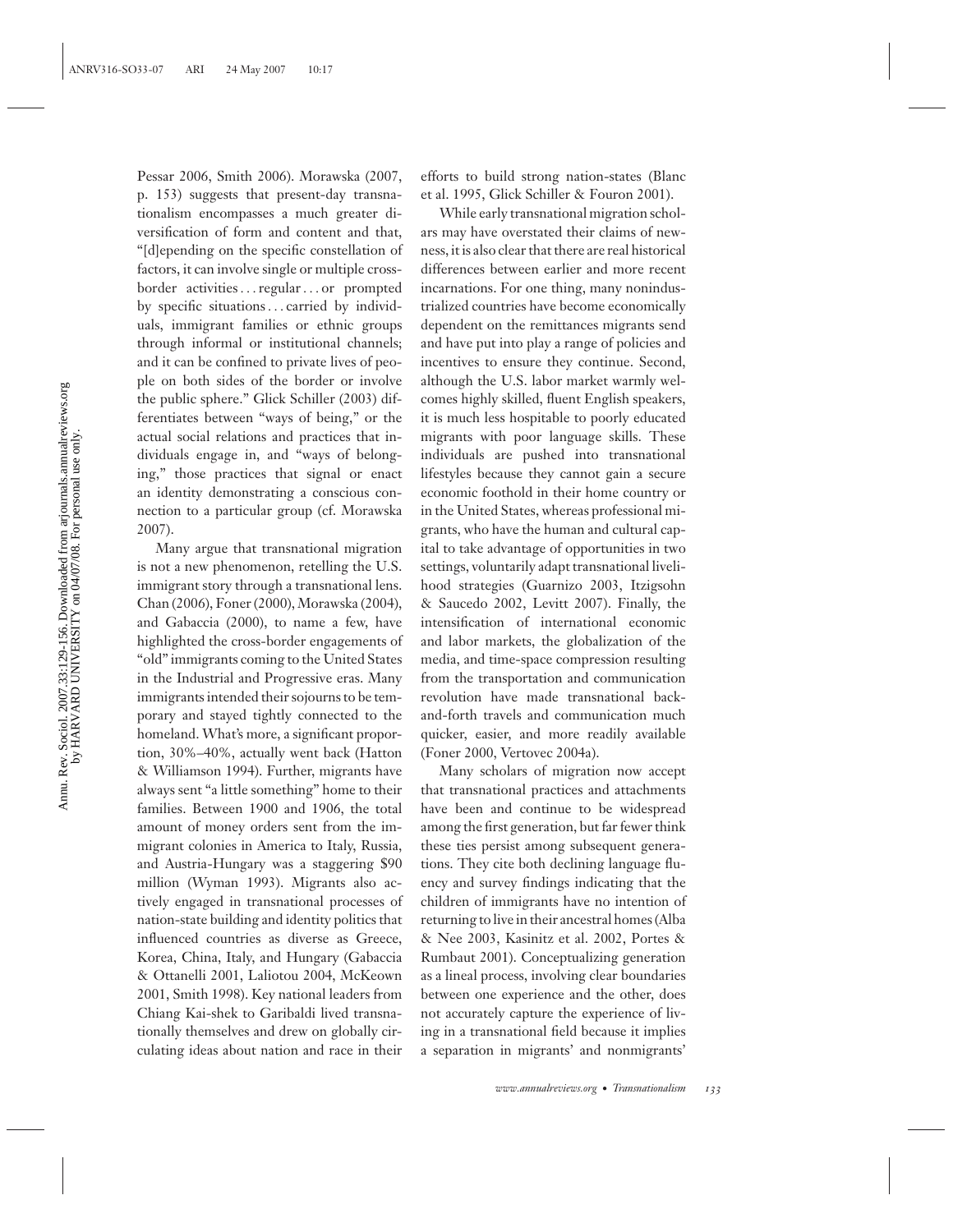*134 Levitt* · *Jaworsky*

socialization and social networks that may not exist (Eckstein 2004, Eckstein & Barberia 2002, Portes & Rumbaut 2001). As Waters & Jimenez (2005, p. 107) point out, in contrast to prior eras of migration, there is now an ongoing replenishment of new immigrants, forcing us to rethink the concept of generation altogether: "[A]t any point in time each generation is a mix of cohorts and each cohort has a mix of generations" (p. 121).

Instead, socialization and social reproduction often occur across borders, in response to at least two social and cultural contexts (Espiritu 2003, Leichtman 2005, Levitt & Glick Schiller 2004, Mazzucato et al. 2004, Purkayastha 2005, Smith 2006). Clearly, transnational activities will not be central to the lives of most of the second or third generation, and they will not participate with the same frequency and intensity as their parents. But the same children who never go back to their ancestral homes are frequently raised in households where people, values, goods, and claims from somewhere else are present on a daily basis (Pries 2004). They have the skills and social connections to become transnational activists if and when they choose to do so during a particular life-cycle stage. What's more, the children of nonmigrants are also raised in social networks and settings permeated by social remittances (Fouron & Glick Schiller 2002).

Finally, scholars of transnationalism do not deny the significance or durability of national or state borders; the variations in state economic, military, or political power; and the continuing rhetorics of national loyalty (Smith 2001, Yeoh et al. 2003a). Instead, they see the links between citizen and state as multiple, rather than disappearing. States reconfigure themselves, dropping some functions and assuming new ones (Goldring 2002; cf. M. Martinelli & J-M. LeFleur, submitted manuscript). That migrants' ability to make political claims is enabled or constrained by the state in various ways points to the state's continuing importance in shaping transnational practices (Koopmans & Statham 2003).

In the following section, we selectively summarize the literature on specific domains of transnational practice: (*a*) the economic realm, including different kinds of remittances, their impact on development, class differences in migration, and ethnic entrepreneurship; (*b*) political transnationalism, the changing role of the state and the boundaries of political belonging; (*c*) transformations in social life, especially in structures of family and kin and in class, race, and gender relations; (*d* ) what happens when culture travels; and (*e*) the importance of religion as it relates to migration.

## **TRANSNATIONAL MIGRATION BY DOMAIN**

#### **Economics**

Some scholars see transnational migration as a by-product of late capitalism, which renders large industrialized countries dependent on cheap labor and small, nonindustrialized countries dependent on the remittances workers send home (Itzigsohn 2000, Portes 2003). Others relate the durability of transnational social fields to moments of intense economic interconnection or "high points of globalization" (Basch et al. 1994). The amount of money migrants send home is quite striking. According to the World Bank (2006), the money migrants send home has doubled in the past decade (\$232 billion in 2005 alone, with \$167 billion to developing countries). Official figures, however, may represent only half the funds people actually send, making the global remittances market as large as \$300– \$400 billion annually (Hussain 2005, World Bank 2006). In at least 36 countries, including Albania, Bosnia and Herzegovina, Croatia, El Salvador, Haiti, Samoa, Yemen, and Jordan, remittances exceed private and official capital inflows and are the primary source of foreign currency, rendering these countries so dependent on remittances that their economies might collapse if they declined (Hussain 2005, World Bank 2006).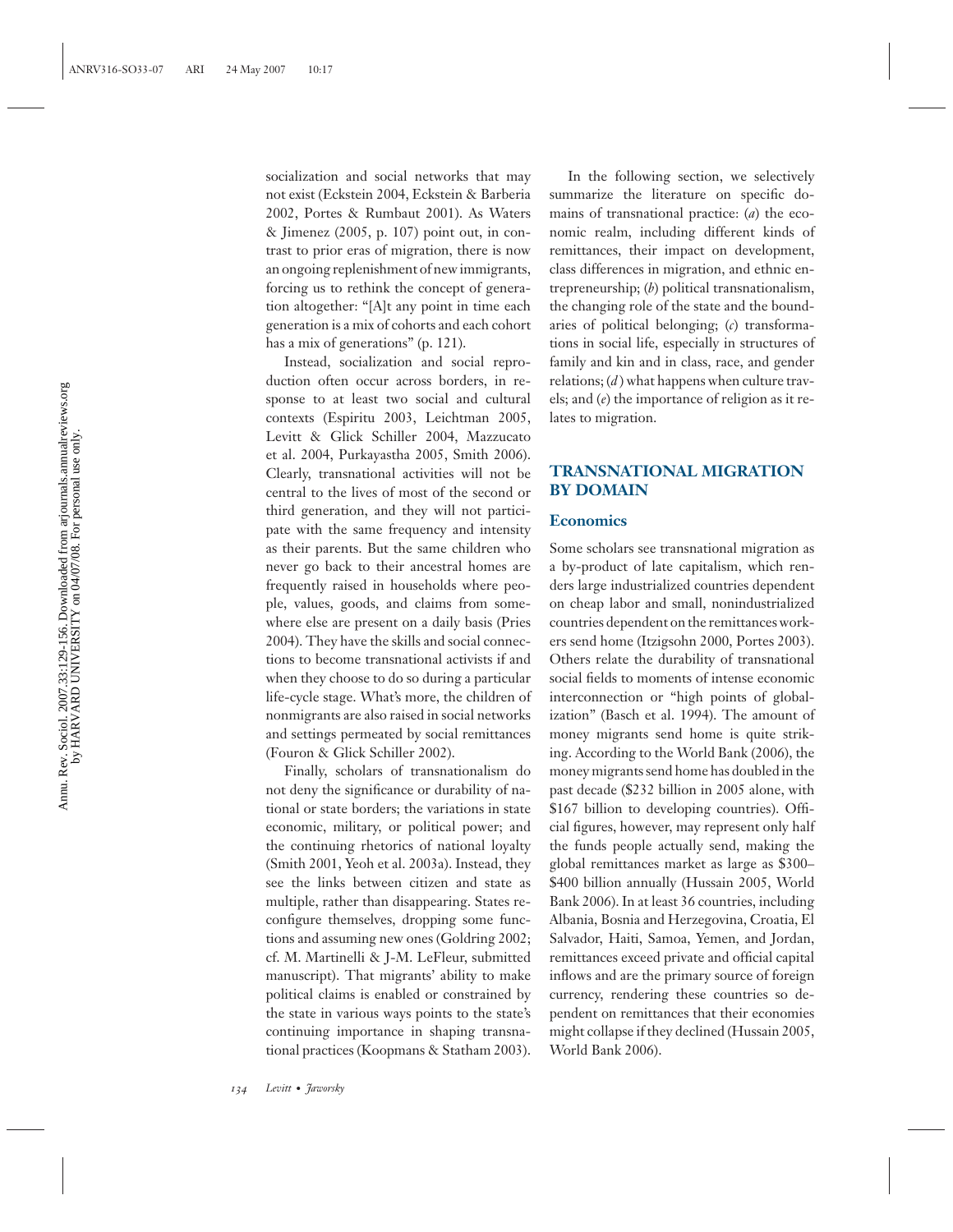These monies are used individually and collectively. They support family members who stay behind. They fund small and large businesses (Landolt 2001, Sana & Massey 2005). They support public works and social service projects in sending communities. Nearly 10% of those who send remittances to Latin America, for example, belong to "hometown associations" (HTAs) that work cooperatively with nongovernmental organizations (NGOs) in the homeland (Orozco 2006). There are an estimated 2000 Mexican HTAs throughout the United States that contribute up to \$60 million a year (Orozco & Lapointe 2004). Sendingcountry governments are quick to respond. The Mexican government instituted a  $3 \times 1$ program whereby migrant-generated funds are matched by funds contributed at the local, state, and federal government level; El Salvador and Guatemala have similar matching funds programs (Fox & Rivera-Salgado 2004, Goldring 2002, Orozco 2006, Popkin 2003). States also actively encourage emigrant investment. Since the 1970s, for example, the Indian government has offered nonresident Indians (NRIs) the opportunity to open special high-interest bank accounts in U.S. dollars or British pounds that are subject to very low taxes. It recently floated specialized bonds that attracted nearly \$10 billion from the diaspora (Baruah 2005).

Economic activism clearly varies by class. Hi-tech professionals living in Silicon Valley also engage in "transnational livelihoods" (Morgan 2001, Saxenian 2006, Saxenian et al. 2002, Varma 2006). Transnational entrepreneurs range from the Nigerian "suitcase entrepreneur," selling traditional African items on the street, to the CEO of a multimillion dollar software company with franchises in metro-Boston, London, and Karachi (Levitt 2007). In between is the owner of a small Brazilian bakery in a Boston suburb, who may be part of the lower class in the United States because of the racial hierarchy but is considered as important as the mayor in a rural hometown outside of Governador

Valadares (Beserra 2003, Martes et al. 2002).

Because 40% of the world's labor migrants move from one developing country to another (particularly in Asia), it is important to look at subregional contexts. Hewison & Young (2006, p. 3) link state policies, local institutional and cultural contexts, and human rights outcomes in their examination of Asian transnational migration. Yeoh & Chang (2001) look instead at multiple phenomena within a single space—the global city of Singapore. They identify four categories of transnational labor and capital flows and the ways in which they are interdependent: (*a*) a transnational business class of highly mobile, skilled professional, managerial, and entrepreneurial elites; (*b*) a large number of immigrants filling unskilled and semiskilled low-wage jobs in the urban service economy; (*c*) expressive specialists in cultural and artistic venues; and (*d* ) world tourists attracted by the city's cosmopolitan ambience.

The implications of simultaneous economic incorporation are many. The small storefront enterprises in what appears to be an ethnic niche or enclave may actually be situated in transnational social fields (Light & Isralowitz 1997, Zhou 2004). Viewing ethnic entrepreneurship transnationally, Zhou (2004) argues, brings to light several ways that individuals and communities can advance. Using social networks beyond national borders and utilizing bicultural or bilingual skills may allow migrants to circumvent structural disadvantages in the host society. Cross-border ties imbue ethnic communities with valuable social capital that can foster their horizontal and vertical integration. These effects extend far beyond the economic—the right type of social capital can help ethnic communities cut across class and spatial boundaries and barriers and help facilitate mobility for the second generation (Ruble 2005, Zhou 2004).

Moreover, micro-level actions have macro-level consequences. For instance, some countries use the promise of future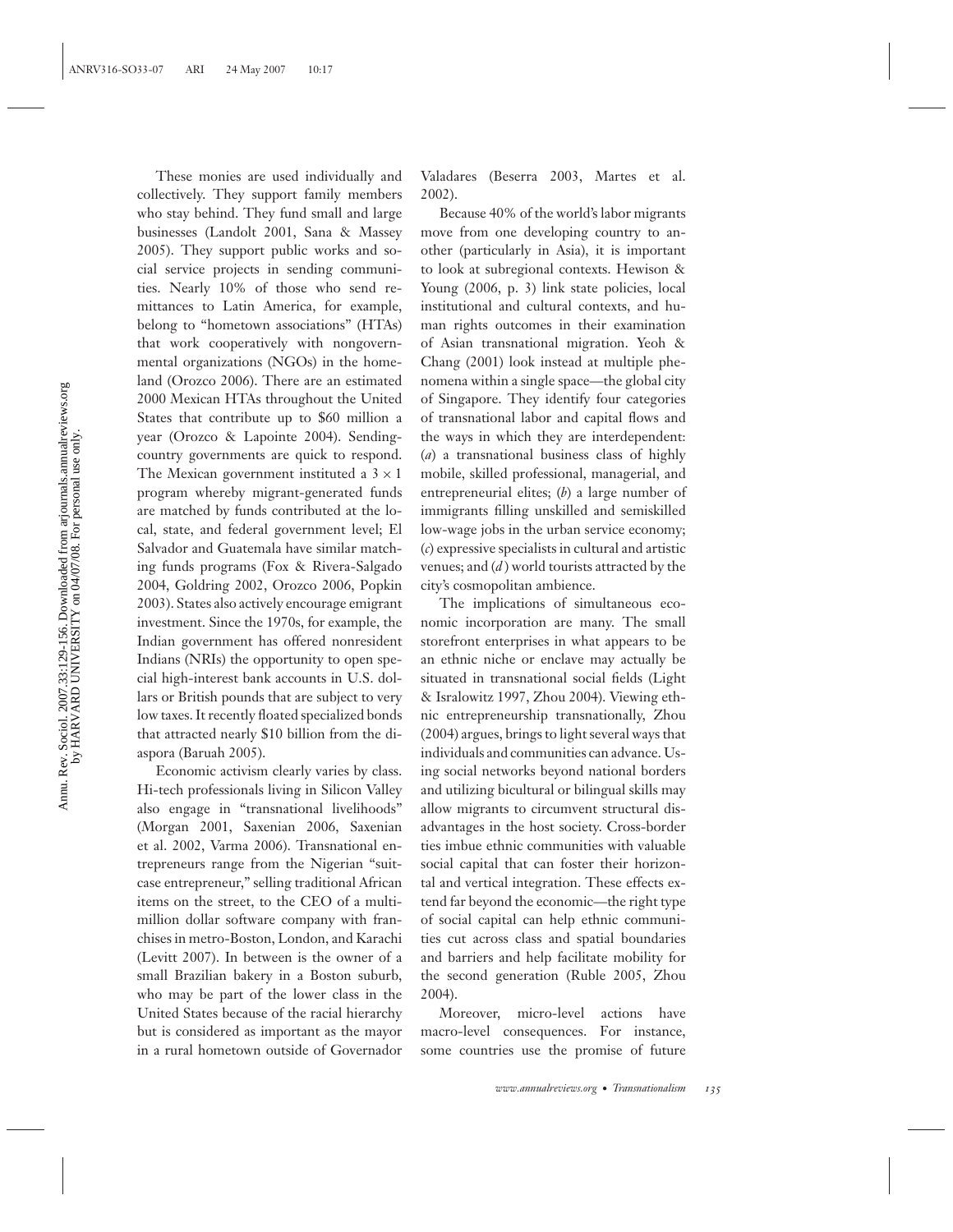remittances to demonstrate credit worthiness and secure loans (Guarnizo 2003). Not just states, but bilateral, regional, and global entities (e.g., the World Bank or the International Organization for Migration) as well as NGOs have gotten on the "remittances as development panacea" bandwagon (Kapur 2005, Nyberg-Sorensen et al. 2002). Moreover, ethnic entrepreneurship also changes the receiving context. McEwen et al. (2005) argue that minority ethnic economic activity in Birmingham, England, such as Chinese business networks, ethnic food manufacturing, and the Bhangra music industry, have positively affected the city's future economic development.

#### **Politics**

Migrants' political transnational practices include a variety of activities such as electoral participation (either as voters or as candidates), membership in political associations, parties or campaigns in two different countries, lobbying the authorities of one country to influence its policies toward another, and nation building itself. Østergaard-Nielsen (2003a) specifies three different domains of action. The first is homeland politics, comprised of migrant political activism in the host country around home country issues, and may include expatriate voting, electoral campaigns, and running for political office (cf. Guarnizo et al. 2003). Many researchers examine the pernicious results of long-distance nationalism and its relationship to fundamentalist religious movements (Blom Hansen 1991, Kurien 2001), as well as the ways in which migrants use receiving states to pursue foreign policy goals in their homeland (Layton-Henry 2002, Mahler 2000, Skrbiš 1999). In Europe, the ways in which Turks and Kurds in various settings are transforming the functions of sending states, from politics to corporate marketing, have been the subject of considerable research and theory (see Caglar 2002, Østergaard-Nielsen 2003b, among others).

The domain of immigrant politics refers to those political activities undertaken by a community to improve its social status in the host country, including attempts to improve access to services, fight discrimination, or heighten the groups' recognition and rights; it sometimes involves homeland resources (Besserer 2003, Fox & Rivera-Salgado 2004). For example, the Turkish government has intervened actively on behalf of its nationals in Germany (Østergaard-Nielsen 2003b). Not all immigrant politics is transnational, although aspects of it may become so over time. Some groups organize across borders by building alliances with supporters in other receiving states who help lobby regional or international institutions [e.g., Kurdish migrants pressuring the Council of Europe or Eritrean rebels who organized a referendum for independence (Al-Ali et al. 2001, Al-Ali & Koser 2002, cf. Kastoryano 2000 on Muslims in Europe)].

Translocal politics differs from the other two domains in that it does not always involve host- or home-country governments at the outset. It includes the activities migrants undertake to support specific localities in the home country. The many Caribbean and Latin American HTAs that finance development projects in their homelands fit under this rubric. These primarily economic actions are transnational but they become political when the state intervenes to support or control them (M. Martinelli & J-M. LeFleur, submitted manuscript). States generally support such efforts because they promote development.

Simultaneity characterizes the political realm, not only through these domains of action but also through political membership and its attendant rights and responsibilities. Although political borders are increasingly permeable, they do not challenge territorial jurisdiction; at the same time, there is a growing overlap in political identities and legal statuses (Bauböck 2003). Bloemraad (2004) found increasing reports of dual citizenship in Canada alongside the persistence of single,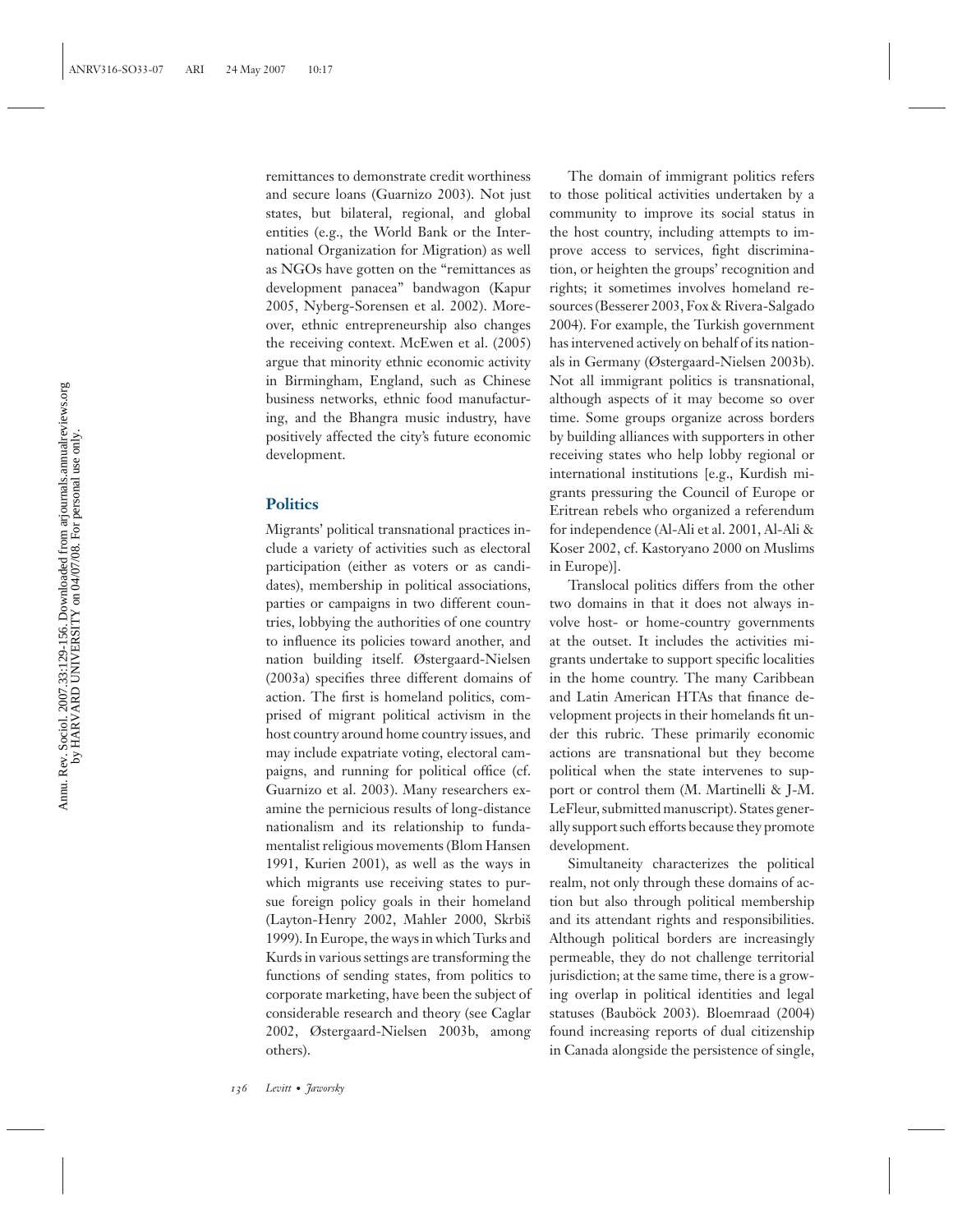national citizenship. Fox (2005) suggests three forms of transnational citizenship: (*a*) parallel, in which individuals are active in more than one political community, but those communities do not themselves come together; (*b*) simultaneous, referring to collective actions that in themselves cross borders; and (*c*) integrated, which involves multiple levels and arenas, which can be parallel and/or simultaneous, or both horizontal and vertical, because activity crosses levels as well as borders. Glick Schiller & Fouron (2001) call trans-border citizens those who participate formally in the daily life and political practices and debates of two or more nation-states, claiming rights from and responsibilities to more than one government (see also Ong 1999, Soysal 1994, Yuval-Davis 1999). Sassen describes "Unauthorized yet Recognized" migrants, who have no formal status or rights but who practice the duties associated with citizenship, such as raising a family, schooling children, or holding a job. In contrast, "Authorized yet Unrecognized" migrant citizens may have full legal status but are not recognized as political subjects because of factors such as discrimination and cultural stereotyping (Sassen 1999, pp. 85–87). Migrants or their descendants can also act as "social citizens," enjoying a range of rights, including access to state services, without formal citizenship. Many even participate in local elections in Europe, New Zealand, and a few U.S. localities (Bauböck 2003, Waldrauch 2003). They become a social force, definitely constrained by legal status, but not completely limited by it.

Recent scholarship suggests multiple memberships can enhance rather than compete with or contradict each other. Migrants from countries that recognize dual nationality are more likely to become naturalized U.S. citizens than are those from other countries (Escobar 2004, Fox 2005, Jones-Correa 2001, Smith 2003). Navigating in transnational space has strengthened, rather than negated, the continuing significance of the national. Frequently, the same actors engage in homeland, new land, and international politics (Escobar 2004, Levitt 2007). For example, Snel et al. (2006) found that transnational involvement in general does not impede immigrant integration. Migrant groups that are known as poorly integrated into Dutch society are not any more involved in transnational activities and have no stronger identifications with countries of origin than others that are well integrated.

## **The Social**

Transnational migration scholarship has also identified striking changes in social life, documenting transformations in kinship and family structure and how these inform constructions of class, gender, and race. Studies of transnational kinship document the ways in which family networks that cross borders are characterized by gendered differences in power and status. Because migrants need to maintain ties so that they will have social contacts and support should they need to return to their homelands, kin networks can be used exploitatively, a process of transnational class differentiation in which the more prosperous extract labor from persons defined as kin (Ballard 2001, Bryceson & Vuorela 2002, Chamberlain 2002). A transnational moral economy of kin involves putting family first, such as strategies for collective mobility or marrying into the right kinship network and accumulating social capital in the host society (Ballard 2001, Fog Olwig 2002, Gardner 2006, Schmalzbauer 2004).

The boundaries of family and kinship also change over the life course (Espiritu 2003, Levitt & Waters 2002, Smith 2006). In many households, living transnationally across generations becomes the norm. But whether individuals ultimately forge or maintain some kind of transnational connection at some point in their lives depends on the extent to which they are reared in a transnational space (Abelman 2002). Pries (2004) found that transnational strategies were adopted over several generations, depending on individuals' changing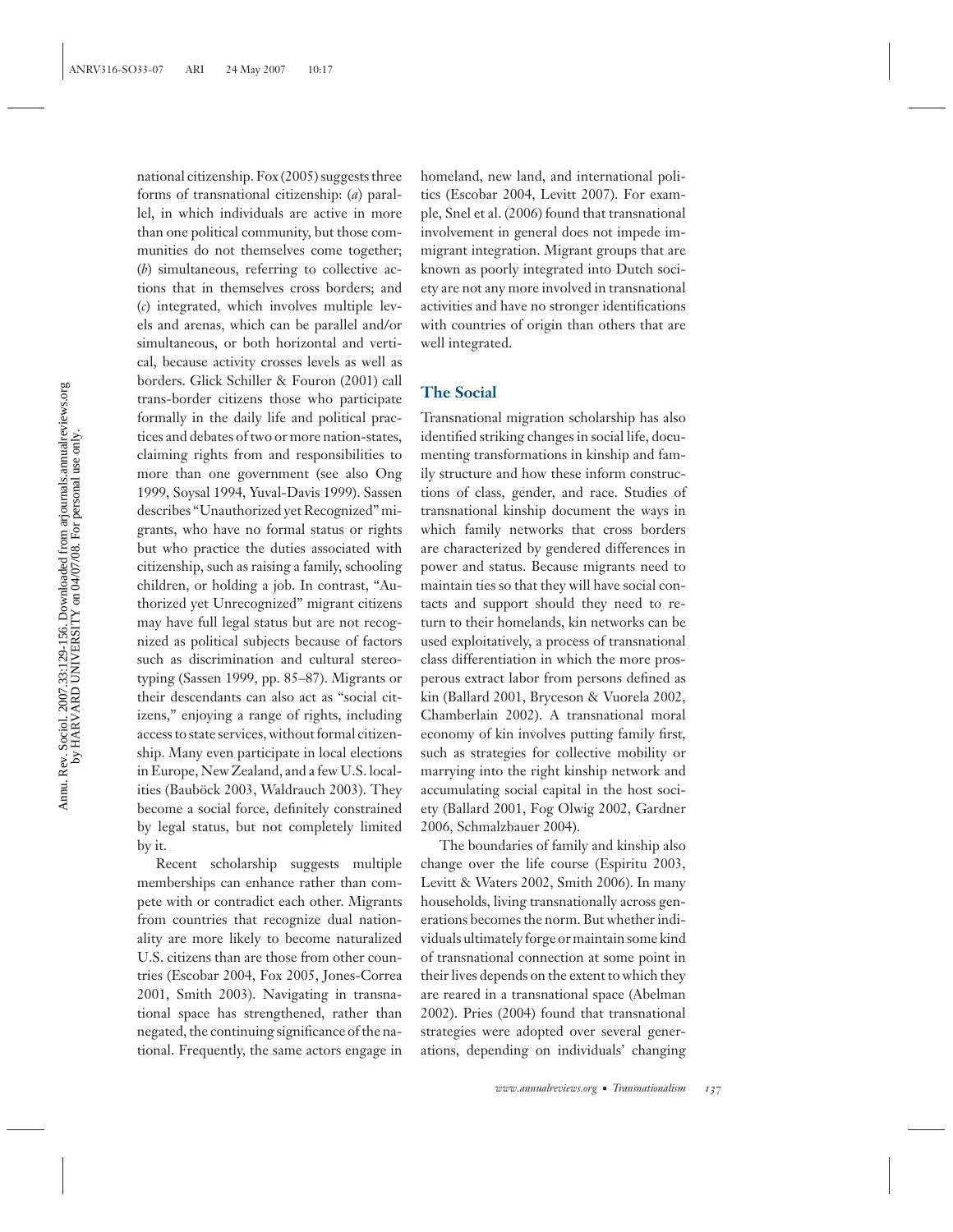needs and desires throughout the life cycle. At the point of marriage or childrearing, the same individuals who showed little regard for a parental homeland and culture may activate their connections within a transnational field in search of a spouse or values to teach to their children (Espiritu & Tran 2002).

Much research has focused on living arrangements, finances, and generational reproduction in the everyday lives of transnational families. Recently, however, scholars have begun looking more closely at the experiences of parents, children, and the elderly, and at how they are gendered. This work finds that, on the one hand, transnational motherhood takes a toll because care-giving at a distance is emotionally stressful for parents and children and also challenges prevailing Western norms of motherhood (Hondagneu-Sotelo & Avila 1997, Parreñas 2005). On the other hand, increasingly affordable communication and travel allow parents to be actively involved in the everyday lives of their children even via long distance (Mahler 2001, Parreñas 2005). Mazzucato (2007a) shows how migration changes intergenerational relations between parents in Ghana and their migrant children by affecting the ways in which elderly care is provided, and in some cases not provided, by migrant children.

Further, researchers have documented the increase in circulating children and the elderly between places of origin and settlement to reduce the costs of social reproduction, promote learning of the mother culture and tongue, and, as often cited by parents, to remove children from what is perceived as the negative and undisciplined social environment in the United States (Menjívar 2002a, Parreñas 2001). The growing number of transnational adoptions adds to this circulation, as adoptive parents with different ethnic backgrounds than their children strive to provide them with cultural and social background information they themselves cannot provide; in turn, adopted children transform the cultural makeup of their educational milieu (Dorow 2006, Volkman 2005).

Micro-level family and kin connections and practices scale-up to affect broader social processes, especially with respect to gender relations (Itzigsohn & Giorguli-Saucedo 2005). Carling (2005) argues that three intrinsic asymmetries characterize relations between migrants and nonmigrants. First, migrants and nonmigrants are differently positioned in relation to transnational moralities. Second, migrants and nonmigrants do not enjoy equal access to information in the transnational social field. Third, there is asymmetry in the distribution of different forms of resources between migrants and nonmigrants. As a result, we see many contradictions. It can be liberating when migrant women become breadwinners and find themselves on more egalitarian footing with men (Hondagneu-Sotelo 2001). The flip side, however, reveals that gender distinctions are sometimes reinforced and reinvented to create hierarchies that are more rigid and traditional than in the homeland and to protect women from what is perceived as hostile and immoral receiving-country culture (Alumkal 1999, Caglar 1995, Espiritu 1992). This complex web reaches outside of family—as women go to their jobs (which they may never have had at home), join community associations, or become active in congregations. Women receive multiple, conflicting messages from the public and the private spheres of both the homeland and the receiving context, which they must somehow reconcile (DeBiaggi 2002, Pessar & Mahler 2003, Salih 2003). Moreover, state policies around welfare, child care, maternity benefits, or voter registration, which affect men and women and their ability to exercise multiple memberships differently, also reflect the gendered nature of migration (Caglar 2002). Finally, the sheer number of women who migrate has grown tremendously over the past two decades—a special volume of *International Migration Review* focuses on the "feminization of migration," emphasizing the need for theoretical and analytical tools that go beyond the study of sex roles (Donato et al. 2006).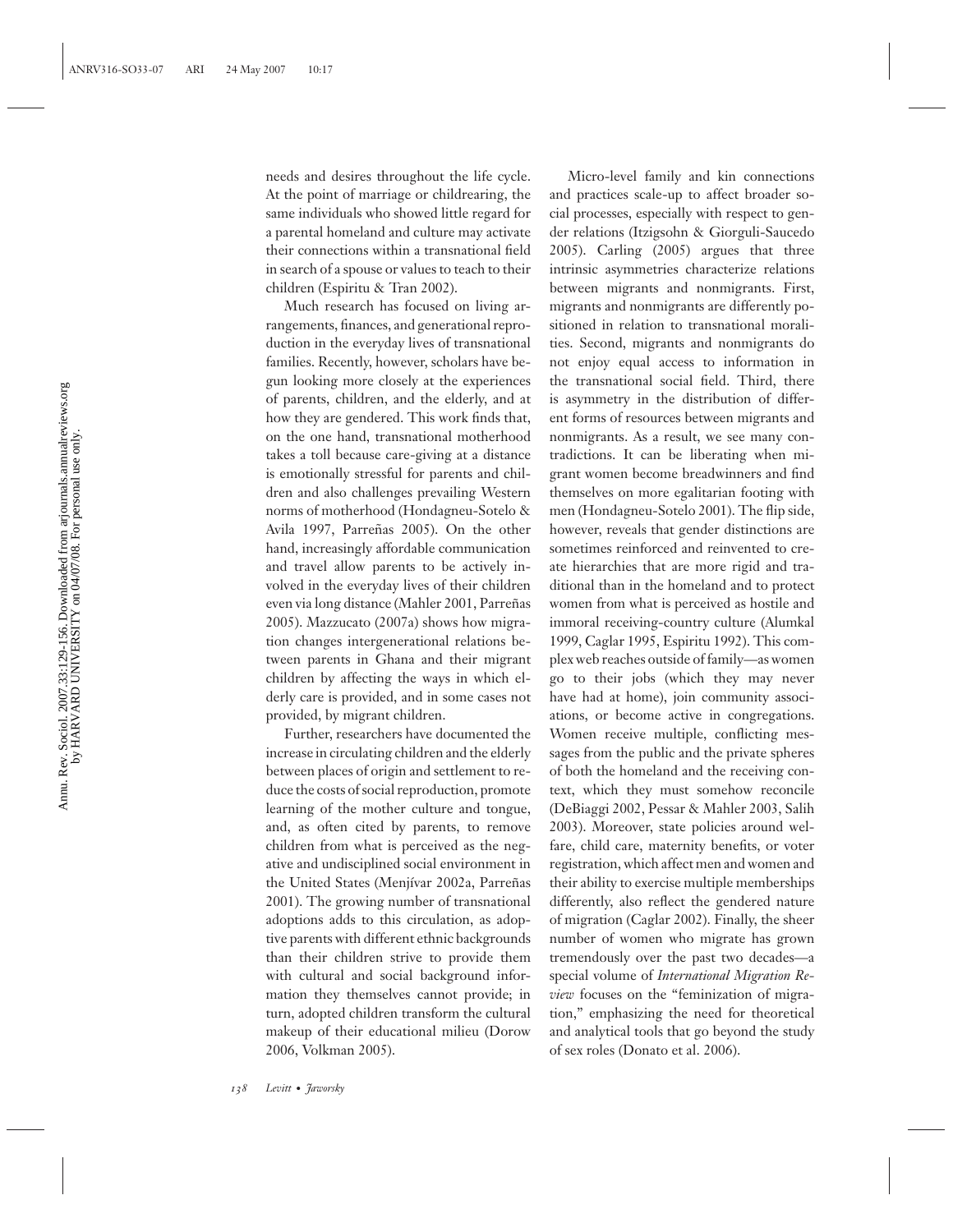Along with gender, class and race are also constituted in transnational social fields (Gardner & Grillo 2002, Mahler & Pessar 2006, Willis 2000). The impetus to participate across borders and the ability to do so varies by both class and race. The differentiated nature of labor migration, discussed above, affects more than just economic outcomes; it translates into differences in migrants' access to informal but crucial knowledge and networks for success in the mainstream. In contrast, middle-class and professional migrants have sufficient social and cultural capital that they can selectively assimilate elements of where they come from and where they settle (Levitt 2007, Pluss 2005, Raj 2003).

Further, migrants often confront an entirely different racial hierarchy than the one in place in their homelands, which limits their socioeconomic status and how American or British or Dutch they can become. Their home- and host-country mobility trajectories are not always in sync. They may move up with respect to the home and host countries, move up with respect to one and down with respect to the other, or experience downward mobility in both contexts. Migrants have to make sense of two often conflicting socioeconomic and status ladders, and to locate themselves somewhere along them using measurements that reflect the multiple places where they live (Levitt & Glick Schiller 2004, Raj 2003, Roth 2006, Smith 2006). Some recent work has shown how first and second generation migrants reinvent religion to help counter their marginalization and blocked mobility in host countries. Kamat & Mathew (2003) describe U.S. Hindus who join fundamentalist groups, and how the multiculturalist discourse in place in the United States, which reifies neglected minorities, actually encourages a Hindu-Americanness of this kind. Raj (2000) documents a similar process for young Hindus in Great Britain who, in this case, use religion to differentiate themselves from Muslims and other "Asians."

#### **The Cultural**

A growing number of researchers are developing conceptual frameworks for thinking about migration, the nation, and culture. One debate concerns the extent to which globalization creates a juggernaut of Westernized culture that reaches even the most remote corners of the world. A parallel debate involves the age-old structure versus agency question, which, at its extremes, sees a massive culture industry influencing powerless consumers versus a view of postcolonial subjects liberated by the expressive potential of culture. Here, we focus on the different cultural mixes created when people from different places come into real or imagined contact with each other.

Decades ahead of postmodernists, folklorist Américo Paredes (1958) proposed studying the borderlands as a "transnational unit," analyzing the early twentieth century *corr´ıdos* (guitar ballads) of the turbulent Rio Grande area. In 1940, Cuban anthropologist Fernando Ortiz (1995 [1940]) described the transformation that occurs when foreign material enters a new social context as "transculturation." Since then, scholars have continued to trace the literary and artistic expression of borderland identities within Latin American frontier zones (see among others Anzaldúa 1987; Aparicio 2004, 2006; Córdoba 2005). When multiple cultures meet, new categories are created and old ones break down, such that identifying a single resulting culture is difficult (Nurse 1999, p. 477).

The "migration mélange," or the mixing of cultural traits from the homeland and the culture of residence, forms a hybridity continuum, "[a]t one end, an assimilationist hybridity that ... adopts the canon and mimics hegemony and, at the other... a destabilizing hybridity that blurs the canon, reverses the current, subverts the centers" (Nederveen Pieterse 2004, p. 73; cf. Aparicio 2004). García Canclini (1995) stresses the spatial dimensions of these processes. Even as traditions become appropriated by global culture industries or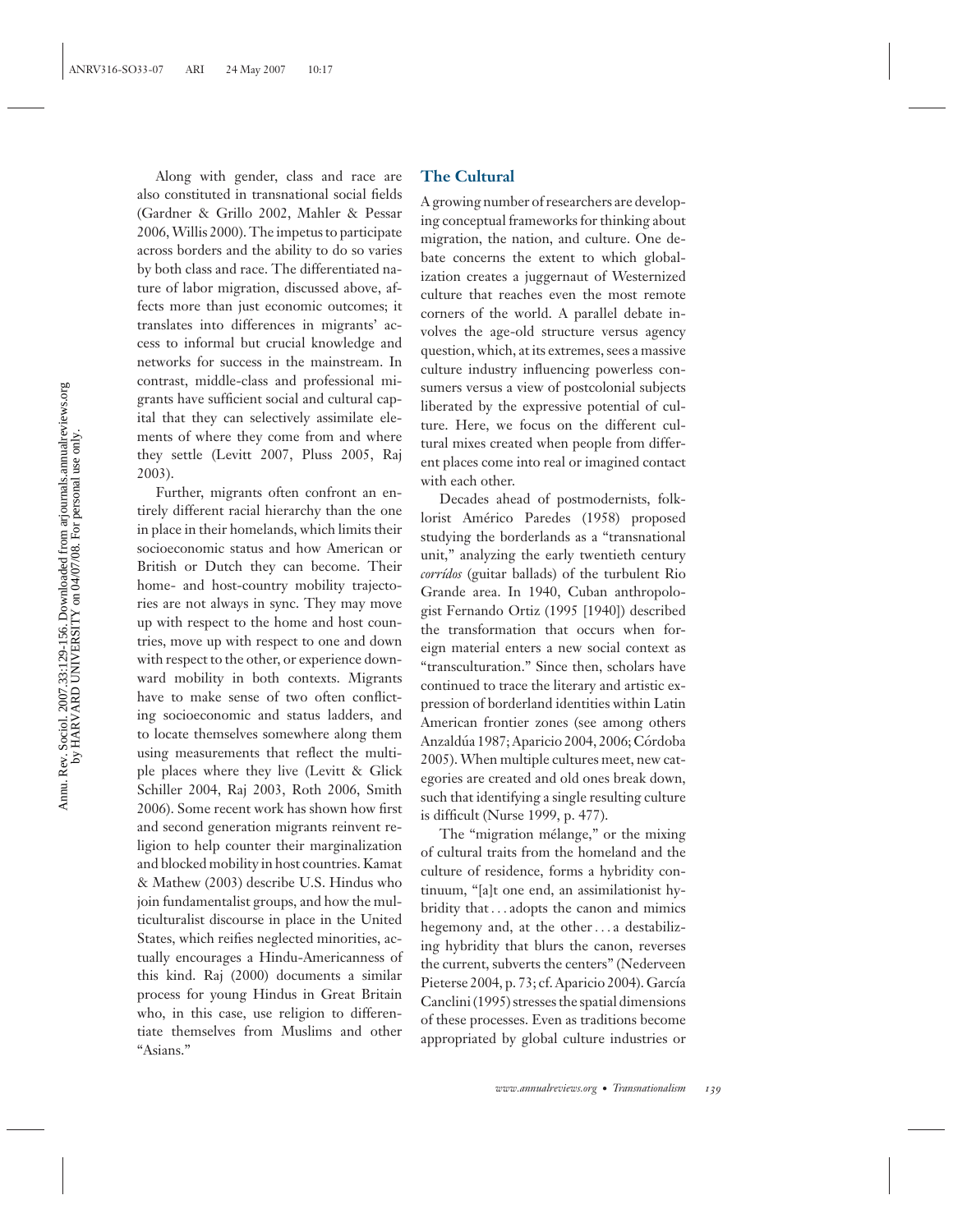Annu. Rev. Sociol. 2007.33:129-156. Downloaded from arjournals.amualreviews.org<br>by HARVARD UNIVERSITY on 04/07/08. For personal use only. Annu. Rev. Sociol. 2007.33:129-156. Downloaded from arjournals.annualreviews.org by HARVARD UNIVERSITY on 04/07/08. For personal use only. move back and forth with transnational migrants, they are deterritorialized from their localities of origin and reterritorialized—that is, relocalized, mixed, and brought into juxtaposition with modern and postmodern discourse and practices. The result, he argues, is *tiempos* y espacios mixtos y híbridicos (literally, mixed and hybrid spaces and times). The dining culture that emerges at McDonald's in Beijing is not fast food but rather a leisurely, middle- and upper-class experience of freedom in the public sphere (Watson 1997). Barbie dolls in the Yucatan are not the liberated career woman of the North; instead, they are recreated in the image of a traditionally Mayan woman enmeshed in a solid network of family and friends (MacDougall 2003). Caribbean carnivals, where the social world is (literally) turned upside down and social norms are temporarily relaxed, are now held in at least 20 countries where there are Caribbean diasporas, each one slightly different from the homeland or the others (Nurse 1999). Fiestas and celebrations associated with saints' days are changed similarly as they travel to new homes (Burrell 2005, Levitt 2004). And in turn, homelands are reinfused with cultural material returned by migrants (Flores 2005, Levitt 2001, Rodríguez 2005).

Inevitably, such transformations are tied to the politics of belonging and citizenship. The power of art and culture allows migrants to express, create, remember, and recreate identity, whether individually or collectively, whether national or hybrid. Music is one of the primary arenas where this occurs (see McCann 2004 on Brazil, Simonett 2001 on Mexico, and Wong 2004 on Asian Americans). Migrants use music to imagine their family home and assert their place in it as well as in the host society (Flores 2005, Pacini Hernandez et al. 2004). For example, *bandas* are an integral part of everyday life in many indigenous Mexican communities, accompanying rites of passage and reinforcing alliances and networks of reciprocity and obligation between villages. Migration changes this cultural form in fundamental ways—some now include female musicians or players from other communities, and smaller *bandas* that still play traditional music experiment with new types of music and instruments in the United States (Simonett 2001). The flip side of art and culture as social and political empowerment, some assert, is the potential for cultural suicide, or complicity with a dominant/colonial hegemon that erases the poor and working classes (Aparicio 2004, 2006). Classic examples are the commodification of rap and the creation of World Music (see Aparicio & Jáquez 2003, Barrett 1996, Born & Hesmondhalgh 2000 for some of these debates).

## **The Religious**

Often, religion is subsumed under the broad rubric of culture, in part because theorists predicted that it would become less important in "modern" Western nations. Despite these predictions, however, religion is alive and well in the public and private spheres. Although social scientists in general, and migration scholars in particular, have long overlooked the importance of religion in social life, much recent work aims to fill this lacuna [see Cadge & Ecklund 2007 (this volume) for a review on religion and immigration]. Like culture, religion supports and is itself transformed by all aspects of the migration experience—the journey, the process of settlement, and the emergence of ethnic and transnational ties (Hagan & Ebaugh 2003, Hirschman 2004, McAlister 2002, Richman 2005). Religious belonging does not only link migrants to coreligionists in the home and host countries; global religious movements unite members, wherever they live, with fellow believers around the globe (Bowen 2004, Marquardt 2005). At the same time, the distinction between culture and religion is not seamless. Religion and culture often go hand in hand, carrying and reinforcing one another. It is quite difficult for some people to sort out Mexicanness from Catholicism, Indianness from being Hindu, or what it means to be Pakistani from what it means to be a Muslim, and all of these hybrid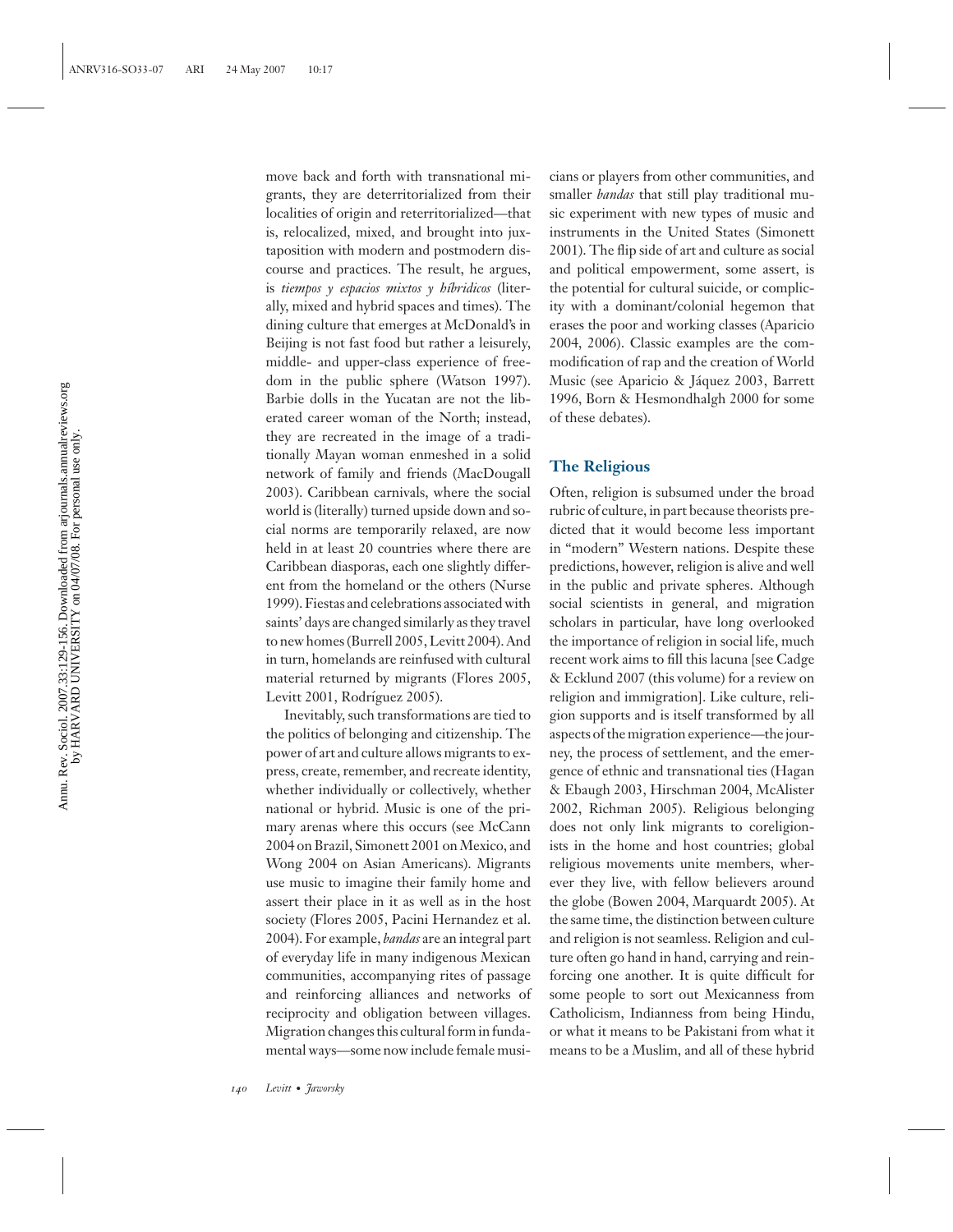or creolized identities are influenced by flows across transnational social fields (Levitt 2007).

Religion also links people through time by allowing them to feel part of a chain of memory connecting the past, present, and future (Hervieu-Léger 2000, Tweed 1997). Migrants and nonmigrants who follow particular saints, deities, or religious teachers also form imagined global communities of connection. In addition, religious leaders and teachers meet, in actual and virtual public spheres, to work out how to translate universal faith and values to local contexts (Bowen 2004).

New religious architectures create and are created by these transnational religious communities. Ebaugh & Chafetz (2002) examined the relationship between network ties among individuals, local-level corporate bodies, and international religious bodies and found that ties frequently crossed between nodes. Yang (2002) discovered three-layered transpacific networks formed by contacts between individuals, single churches, and para Chinese Christian Churches that connected migrants in Taiwan, Hong Kong, and mainland China to their counterparts in the United States and Canada. Levitt (2007) identified four types of architectural forms, including transnational religious corporations, national religious groups operating across borders, flexibly specialized religious networks, and transnational supply chains. Transnational religious institutions may complement or compete with political entities on the world stage (Rudolph & Piscatori 1997). Witness Pope John Paul II, who positioned himself as a spokesperson for all humanity, issuing encyclicals and taking positions on events not just concerning Catholics and, by so doing, becoming, according to Casanova (1994, p. 130), "the high priest of a new universal civil religion of humanity and the first citizen of a global civil society."

Scholars of civil society agree that religious networks, celebrations, rituals, and organizations serve as an important way for individuals to build social capital. They are working to unpack how this takes place in transnational contexts, by helping migrants incorporate into the new society and stay connected to their homelands at the same time (Martes et al. 2002; see also ongoing scholarship sponsored by the Metanexus Institute Spiritual Capital Research Program, **http:// www.metanexus.net/spiritual capital/**). Religious institutions certainly play an important role in socializing the first and second generations into American politics. They are also sites where communities access government assistance and gain public recognition (Ebaugh & Chafetz 2000, Menjívar 2002b, Yang 2002). Children of immigrants are increasingly turning to "inherited religion" as their primary source of identity (Bouzar 2004, Geisser & Finan 2002, Laurence & Vaïsse 2006). In general, these individuals hear their faith not as a call to violence but as a path toward greater social integration.

Religion also enables migrants to maintain continued participation in homeland affairs [Carnes & Yang 2004, Freston 2004, Guest 2003, Menjívar 2003, Wellmeier 1998; see also the January 2005 special issue of *Latin American Perspectives* about transnational religion in the American hemisphere (cf. Vasquez ´ & Williams 2005)]. Transnational migrants transform religious practice in their homelands, exporting both more moderate and more conservative versions of faith, often with political and social consequences. Many, for example, hold NRIs at least partially responsible for the recent rise in Hindu Fundamentalism in India, although, according to Kapur (2003), there is little empirical evidence to support such claims.

On the other hand, others argue that transnational religion can act as a counterpoint to extremist voices (An-Na'im 2005, Levitt 2007, Lewis 2003). There is strong evidence, for example, that religion encourages generous philanthropic giving, whether or not giving is directed at religious causes. Further, migrants do not funnel all their charitable giving toward the homeland. Najam (2006), for example, found that Pakistani Americans' charitable contributions were directed about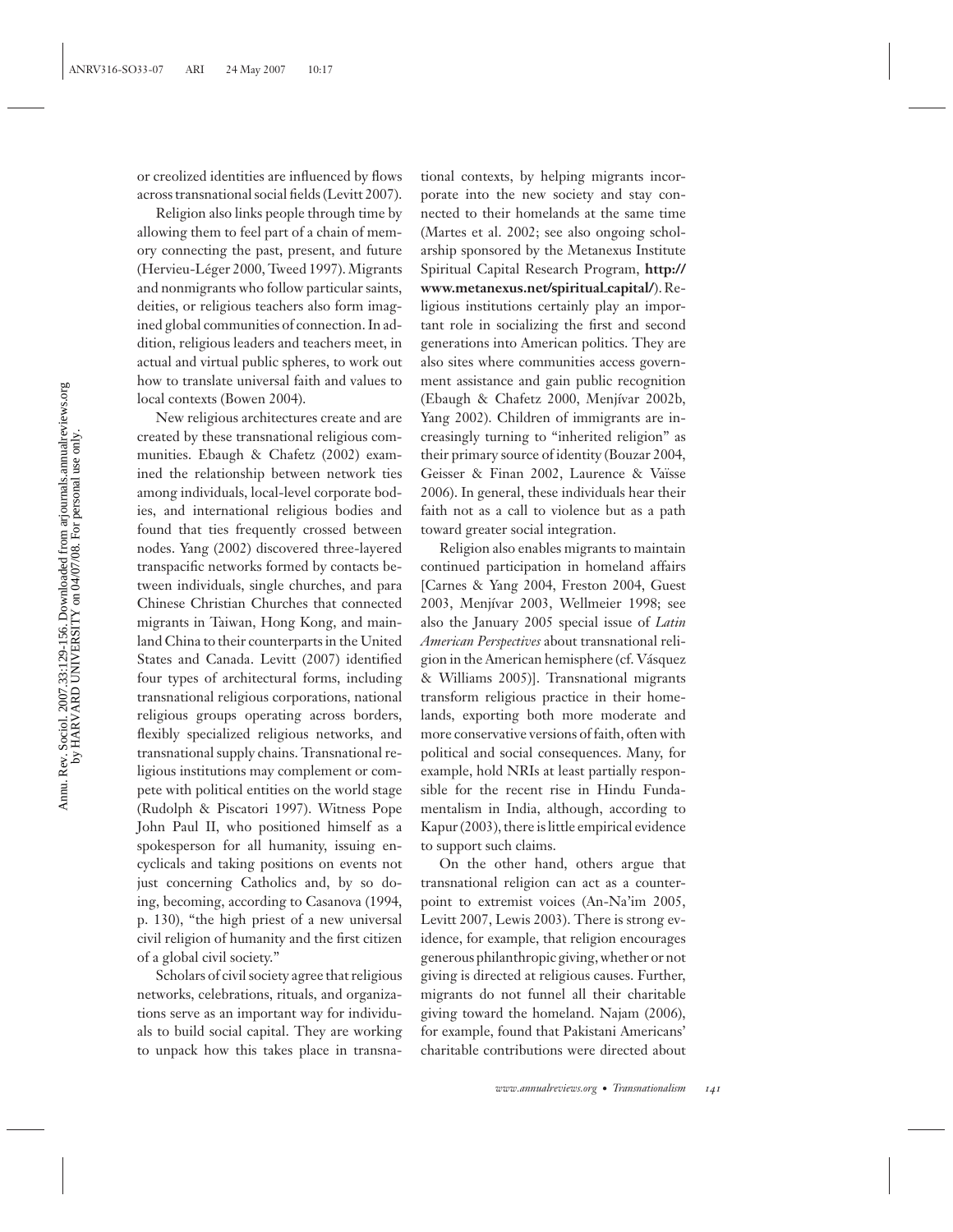equally to religious and issue-based causes, which were only somewhat more likely to be based in the homeland (60% versus 40%).

#### **FUTURE DIRECTIONS**

Although transnational dynamics do not matter to all immigrants all the time, there is an emerging consensus among scholars that we can no longer study migration solely from a host-country perspective. There is also general agreement that the field must move beyond thick description, single case studies, and quantification to address a set of more focused themes and questions. In the preceding sections, we outlined several ways in which transnational migration scholars have addressed their critics. We now need to move toward articulating a more coherent set of predictive arguments about the causes and consequences of migration, the codification of transnational practices by different types of individual and institutional actors, and a consideration of the relationship between transnational practices and immigrant incorporation in the host society (Haller & Landolt 2005). At their core, these questions concern simultaneity—its various forms, the factors that produce them, and their consequences for economic, political, and social life. In this section, we outline some fruitful developments in methodology and three promising areas of research: (*a*) space, place, and the nature of embeddedness; (*b*) the variable consequences of transnationalism (i.e., both negative and positive outcomes); and (*c*) comparative studies of international migration and internal migration. A continued emphasis on transformations in the social construction of gender, class, and race across borders unites all three.

#### **Methodological Implications of a Transnational Optic**

The new insights gleaned from studying migration through a transnational lens—namely, the need to include nonmigrants as well as migrants, consider the multiple sites and levels of transnational social fields beyond just the sending and receiving country, rethink assumptions about belonging, and trace the historical continuity of these processes—demand methodological shifts. Transnational migration studies requires not just asking a different set of questions about different social spaces but developing new methods for doing so.

This is what Wimmer & Glick Schiller (2003) meant when they urged scholars to move beyond methodological nationalism, or the assumption that the nation-state is the natural, logical category for organizing social life. To do so, they argue, requires moving beyond simplistic comparisons between discrete nation-state containers and being willing to conceptualize spaces as bounded in the ways that the people living within them actually perceive them. Anzaldúa (1987) described the space between the United States and Mexico as a borderland, arguing that the political border artificially bifurcated what was really a unitary social and emotional space. Sassen (1996) refers to such spaces as analytical borderlands, where the overlap and interaction of the local and global creates a "frontier zone" that requires careful analysis of its "social thickness and empirical specificity." Smith (2005) and Mahler & Hansing (2005) talk about a "transnationalism of the middle," to overcome what has become a persistence to simply categorize phenomena as simply from below or from above.

But most existing data sets, historiographies, and ethnographies make these types of analyses difficult if not impossible. Surveys based on nation-state units are not designed to capture flows, linkages, or identities that cross other spatial units or the phenomena and dynamics within them (Levitt & Khagram 2008). In his study of 648 Mexican migrants, Pries (2004) found he could not identify common trajectories or patterns across the life course because he did not have the data that allowed him to capture adequately lives lived across the sending and receiving context. "Without enlarging the conceptual framework to include recognition of pluri-local social spaces,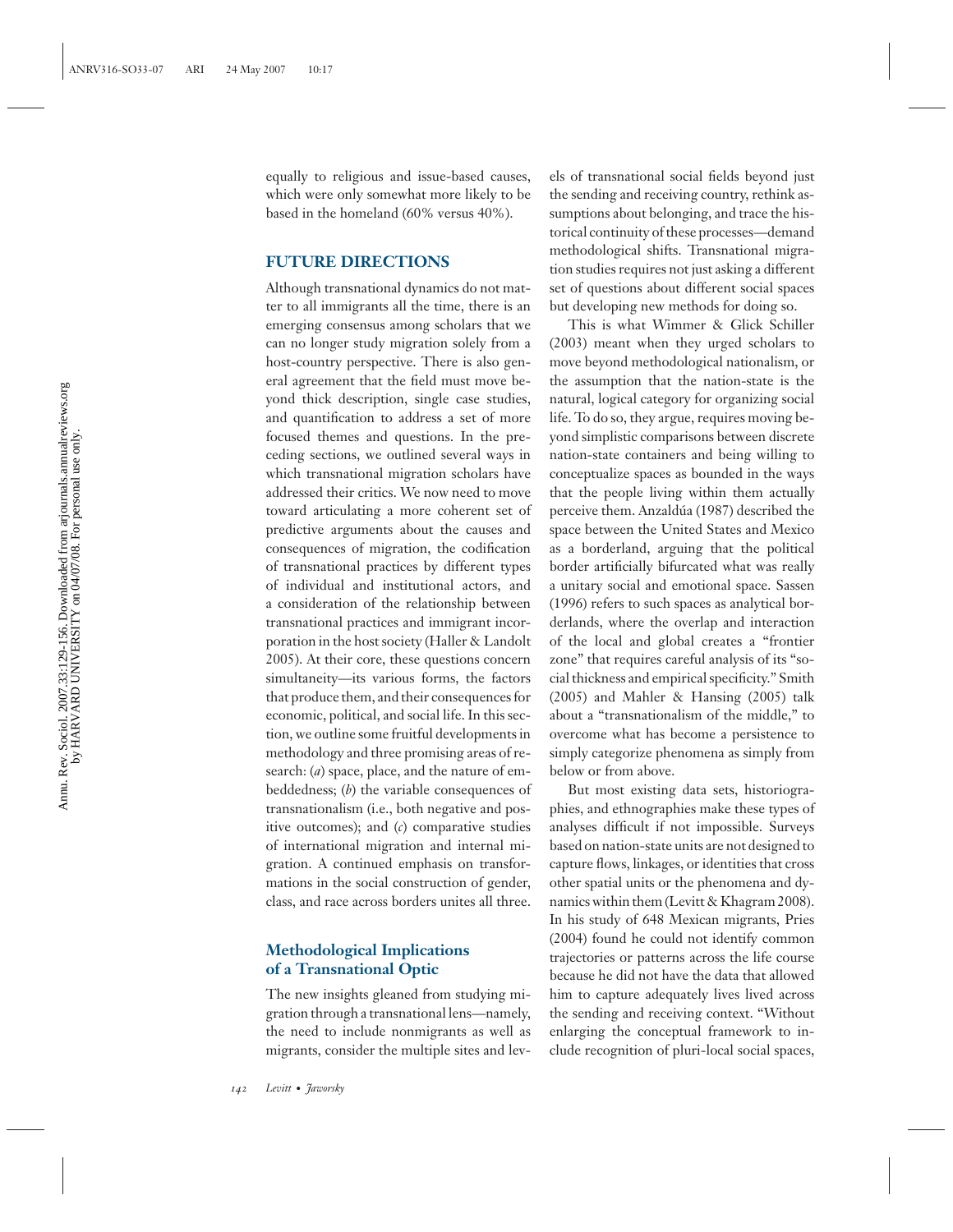we will probably lose touch with a growing part of the reality of migration, and thus, be unable to sufficiently understand and explain it," he argues (Pries 2004, pp. 29, 31).

Social scientists have embraced such challenges and have begun to conceptualize ways to study transnational migration more effectively. Many argue for multi-sited (Burawoy 2003, Fitzgerald 2006, Marcus 1995, Mazzucato 2007b) or cosmopolitan (Appadurai 1996) ethnographies that move beyond simply studying immigrants in the receiving context and instead conduct empirical research at all sites of the transnational social field. Even many studies that do look at the homeland continue to focus predominantly on the new context and incorporate the second country only as a source of background information; such methodologies do not successfully integrate both contexts into one social field (Mazzucato 2007b). Instead, we suggest the goal is a thick and empirically rich mapping of how global, macro-level processes interact with local lived experiences (Vásquez & Marquardt 2003, p. 227) that are representative of broader trends (Fitzgerald 2006, p. 19). In the same vein, Mazzucato (2007b) studied transnational networks in which people tied to migrants are followed along with the migrants themselves to capture the simultaneity of transnational flows and their effects on those who stay behind as well as those who move.

Others propose revisits to the sites of prior ethnographies, usually done by someone else, to capture temporal and historical elements (Burawoy 2003, Fitzgerald 2006). The "extended case method" and "reflexive ethnography" use (*a*) the observer as participant, (*b*) reconstruction of theory, (*c*) internal processes, and (*d*) external forces, but the "extended case" concentrates on changes in social processes, whereas the "reflexive ethnography" examines the dialogue between constructivism and realism (Burawoy 2003, p. 649). Tarrow and colleagues (McAdam & Tarrow 2004, Tarrow 2005) suggest examining the "scale shifts" that occur within social

movements. Through the processes of diffusion, brokerage, attribution of similarity, and emulation, scales can shift upward—moving, for example, from local to national to global or downward, as in *Porto Allegre*, where mobilization and political contention was generated at a global level, with activists then going home and rooting themselves into the local.

Glick Schiller et al. (2006) write, however, that much of this work continues to cling stubbornly to nationally defined categories that obscure transnational and translocal processes. It does not address what gender, race, and class actually mean when they are constructed transnationally. These authors propose focusing on incorporation, defined as "the processes of building or maintaining networks of social relations through which an individual or organized group of individuals becomes linked to an institution recognized by one or more nation-states" (Glick Schiller et al. 2006, p. 614). Migrants do not simply become integrated into new settings through a single, exclusive path—any one (or more) modes of incorporation can each follow multiple pathways (cf. Werbner 2000). By not assuming a priori that migrants follow a particular pathway, the researcher focuses instead on how salient categories are actually constructed across time and space. Further, national migration and citizenship regimes, the management of racial, ethnic, and religious diversity, and the relationship between church and state all tip the balance between hostcountry incorporation and enduring transnational involvements (Levitt 2007).

## **The Nature of Embeddedness and the Spatial Arenas in Which It Takes Place**

Much exciting recent work calls attention to the centrality of space in shaping the migration experience (Brettell 2006). Migration researchers in Europe, in particular, have noted the relationship between the size and significance of particular cities and patterns of incorporation and settlement (Bommes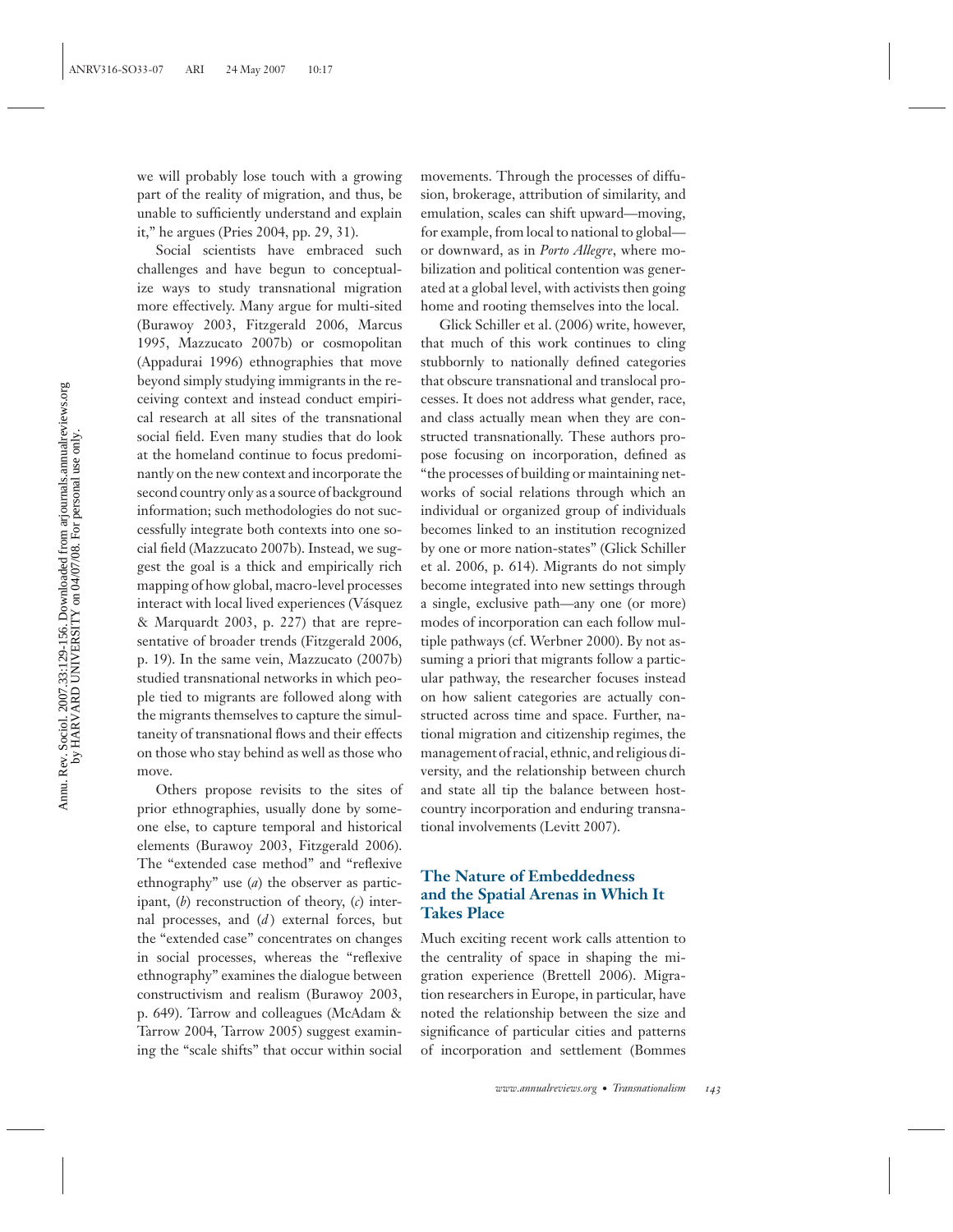& Radtke 1996; see also articles in Rex 1996). Brenner (1999), Smith (1993), and Swyngedouw (1997), among others, building on initial formulations by Lefebvre (1991), have developed and theorized the term "scale" as a way to assess the differential positioning of cities within hierarchies of power. An attention to urban scale, coupled with a comparison of immigration policy in different national contexts, illuminates why the experience of constructing transnational social fields in global cities can be so similar (Eade 1997, Glick Schiller et al. 2006, Sassen 2001). Pries (2005) broadly conceptualizes spaces as absolutist (exclusive geographies like the nationstate) or relativist (dense, durable, and crossing borders), calling for care in specifying the societal and geographical configurations of such spaces and articulating two intersecting analytical dimensions—scale and domain.

In other words, place-specific contexts matter—"spaces" become actual places when particular global flows converge—be they material or ideational. The nature of embeddedness, as well as modes of migrant incorporation, therefore, depends on previous culture and history. Just as underlying geological strata affect the shape and form of subsequent layers, so existing social patterns and dynamics influence successive arrangements. Migrants' place-making ability, and how they go about it, is shaped by prior cultural intersections in any given place and how they are articulated over time. It is important, then, not just to sort out how simultaneity is shaped by different configurations of space, but also to pay attention to how the historical precedents and overlays in a particular place shape migrants' experiences and actions. In addition, the hierarchically ranked status of sending nations is often reflected in the status of its diaspora (Patterson 2006). A country's rank within the world's geopolitical order can strongly influence how its emigrants are received. At the same time, doing well in the host country can favorably affect the status of transnational communities within both the receiving society and the broader global system (Glick Schiller & Levitt 2006, Patterson 2006).

Taken together, spatial scales, the culturalhistorical particularity of places, and the global nature of what flows through them produce different kinds of transnational social fields, or arenas with different clusters of transnational activities. The people, organizations, and networks that constitute and are constituted by these fields are embedded in them in different ways, which, in turn, produces different iterations of transnational involvements. Roth (2006), for example, found that the Dominicans and Puerto Ricans she studied embraced different racial and ethnic identities because the social fields in which they were embedded varied with respect to the nature of transnational contact, the level of institutional and cultural support for the identity messages being transmitted, and how long such messages were communicated. Levitt (2003, 2007) found that different cultural practices, such as the ability to invent kinship ties or membership in a clan or caste group, produced different patterns of transnational involvement. A major research task, then, is to specify the types and dimensions of different kinds of social fields and their effects on migrant trajectories. A second and related task is to delineate how various kinds of social fields intersect with class, race, nationality, and gender. Migrants vary considerably, and broad, taken-for-granted categories such as ethnicity, nationality, or religion mask the diversity within what can be extremely heterogeneous groups.

## **The Good, the Bad, and the Global: Variable Consequences of Transnationalism**

A second set of questions explores the consequences of transnational migration. Though growing more nuanced in their approach, transnational migration studies still tend to be more positive than negative. Future work needs to take a hard look at what the determinants of positive and negative outcomes are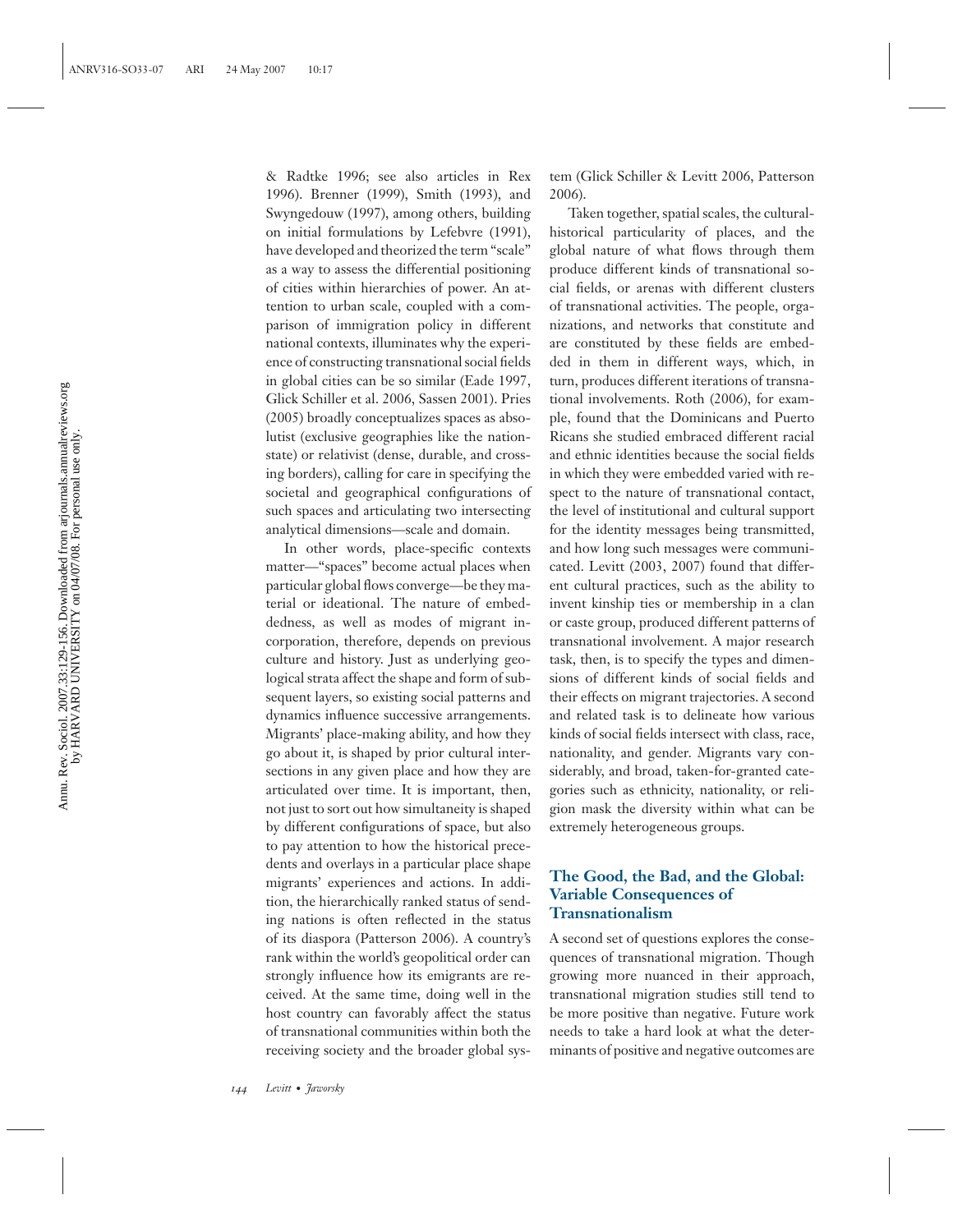and to explore the relationship between them. Some work already addresses these questions with respect to economics, citing transnational migration's benefits and costs. Eckstein & Barberia (2002) argue, for example, that remittances have led to increased inequality in Cuba. Others worry that sending states become dependent on migrants, devising development strategies based on migrants' future contributions and looking to them to solve the problems the state has been unable to solve (Levitt & Nyberg Sørensen 2004, Mahler 2000). Relations between migrant organizations and civil society in the home country are not always balanced, which can reinforce or exacerbate gender and power hierarchies (Goldring 2002). Such organizations are often undemocratic, reproducing clientistic practices within families and communities (Fox & Rivera-Salgado 2004). Receiving country migration policies can also negatively affect the ability of migrants to send remittances home and to invest in their home country (Martin 2001). Finally, some argue that remittance behavior impedes sending mobility in the host country and may make it more difficult for migrants to achieve sufficient capital to return home (Levitt & Nyberg Sørensen 2004, Martin 2001).

Although this scholarship acknowledges that migration entails trade-offs, not enough is known about what determines why the cards fall as they do. We do not seek simple either/or answers, but rather answers that specify under what conditions and in what contexts transnational migration has positive and/or negative consequences, in what combinations, and for whom? The political, economic, and cultural structures of power that span social fields must be taken seriously. State policies, philosophies of integration, citizenship regimes, and cultural context matter. Caglar (2006), for example, proposes a framework for exploring the differential growth and success of HTAs in the context of changing state-space relations under neoliberalism. Kurien (2002) conducted a comparative ethnography of three communities in Kerala, India that sent large

numbers of temporary workers to the Middle East. She found differential outcomes in migration patterns and migration-induced social change.

The answer is not as simple as looking at discrete outcomes, however. Policies such as dual citizenship, expatriate voting, and investment incentives that attract emigrants' longterm, long-distance membership raise several questions about the migration-development nexus. On a macroeconomic level, Orozco (2005) characterizes the development impact of migration with 5 T's—transfers, transport, tourism, telecommunication, and trade. Some believe that migration affects these sectors in economically beneficial ways. Migrants contribute financially to home country development not only through economic remittances but also by generating a demand for local goods and services and imbuing those at home with more purchasing power (Guarnizo 2003). But what is the effect on householdlevel dynamics and decision making—are remittances spent productively or merely used for consumption? Although much research suggests the latter, focusing on appliance, home-improvement, and clothing purchases, recent studies have found that remittances also finance education that benefits subsequent generations and that they often function as quasi-pensions (Nyberg-Sorensen et al. 2002, Sørensen & Van Hear 2003). A higher percentage has also been allocated toward improvements in health care and agriculture (Andrade-Ekhoff & Silva-Avalos 2003). A long-term perspective is required as the first generation invests in the health and education of their children in the hopes of later returns.

Another set of questions concerns the role of collective resources. At the same time that HTAs are praised as powerful development engines, most groups have demonstrated limited capacity to oversee and manage such projects, underscoring the need for training and technical assistance before more challenging and ambitious activities are undertaken (Orozco & Lapointe 2004). Governments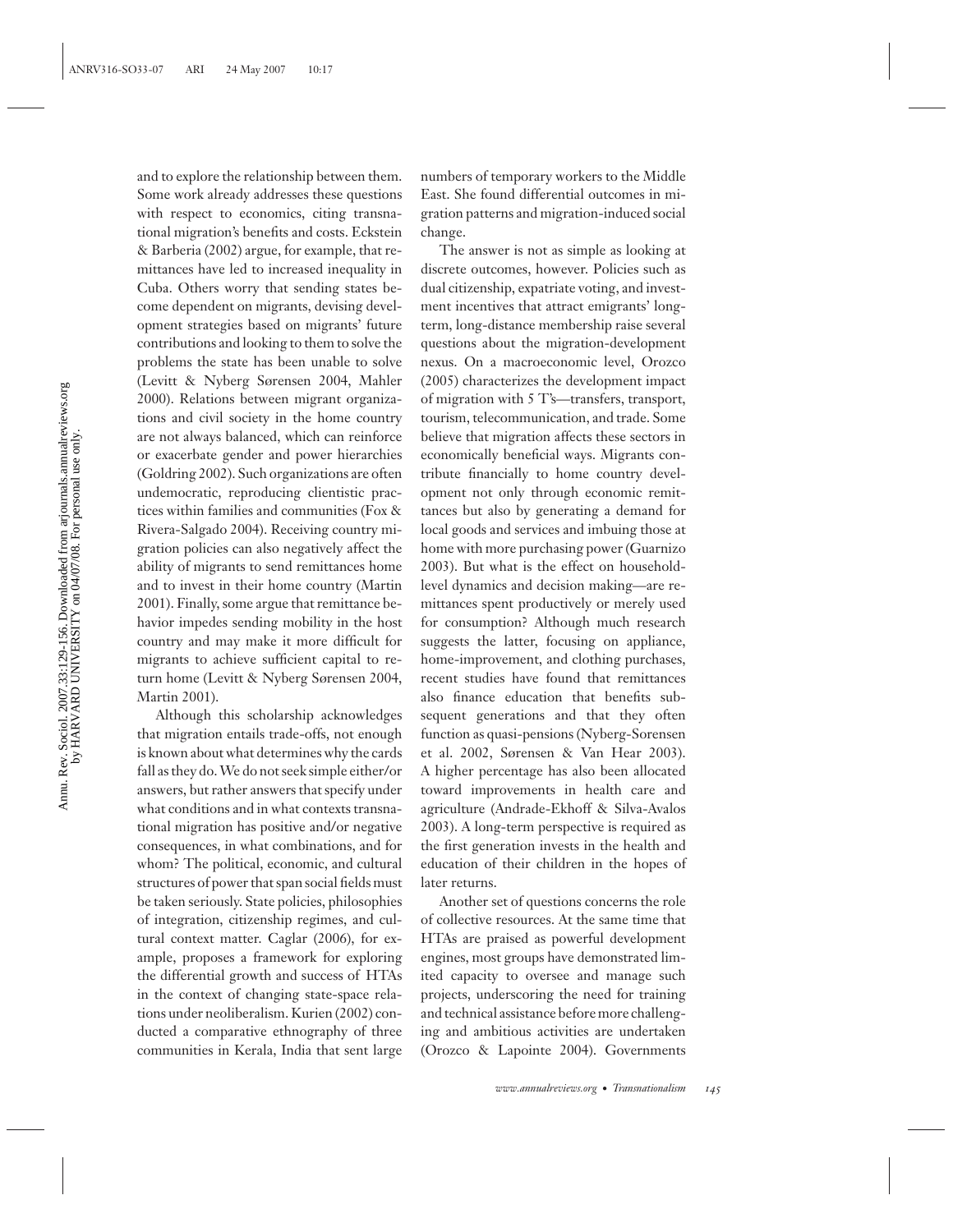may be able to play a positive role in building skills and capacities as well as attracting involvement from the private sector. Here again, the answers depend on taking into account the local, national, regional, and global factors at work within transnational fields (Levitt & Nyberg Sørensen 2004). One way to untangle the effects of these factors is to compare internal migration and transnational migration. What difference does it make for socioeconomic mobility, gender, or development outcomes, to name a few, when migrants cross a national border rather than moving from a rural to an urban context within their own country?

## **CONCLUSION: TRANSNATIONAL MIGRATION SCHOLARSHIP AND THE** *LONGUE DUREE´*

We argue here for an approach to transnational migration that highlights the *longue durée* and sees contemporary "globalization" as a stage in ongoing historical processes (cf. Nederveen Pieterse 2004). The frequency and intensity of migrant transnational practices ebb and flow in response to the intensification or slackening of globalization. Historical

precedents, cultural resonance, and institutional models also strongly influence their impact and scope. Even at their minimum, however, multiple memberships and hybrid identities are increasingly the norm rather than the exception.

Transnational migration scholarship is one piece of the emerging field of transnational studies. In light of contemporary globalization, scholars acknowledge that the sanctity of borders and boundaries is a very recent development, both in human history and in social scientific theory. They also recognize that humans continually create and recreate boundaries, moving, trading, and communicating across them, thereby making fluidity and change a part of all human social formations and processes. Although scholars from a number of different disciplines work on cross-border processes, they rarely see themselves as participants in the same conversation. Transnational studies represents a concerted effort to take a systematic and synthetic look at how governance, social movements, income-earning, and religious life change when they are enacted across borders and how we must rethink identity, belonging, and democracy in response (Levitt & Khagram 2008).

#### LITERATURE CITED

- Abelman N. 2002. *Mobilizing Korean family ties: cultural conversations across the border.* Work. Pap. 02–11. Transnatl. Communities Progr., Oxford Univ., Oxford, UK
- Al-Ali N, Black R, Koser K. 2001. The limits to 'transnationalism': Bosnian and Eritrean refugees in Europe as emerging transnational communities. *Ethn. Racial Stud.* 24:579–600
- Al-Ali NS, Koser K. 2002. *New Approaches to Migration? Transnational Communities and the Transformation of Home*. London/New York: Routledge
- Alba R, Nee V. 2003. *Remaking the American Mainstream: Assimilation and Contemporary Immigration*. Cambridge, MA: Harvard Univ. Press
- Alumkal AW. 1999. Preserving patriarchy: assimilation, gender norms, and second-generation Korean American evangelicals. *Qual. Sociol.* 22:127–40
- An-Na'im AA. 2005. The interdependence of religion, secularism, and human rights: prospects for Islamic societies. *Common Knowl.* 11:56–80
- Andrade-Ekhoff K, Silva-Avalos CM. 2003. *Globalization of the Periphery: The Challenges of Transnational Migration for Local Development in Central America*. El Salvador: Lat. Am. Sch. Soc. Sci. (FLASCO)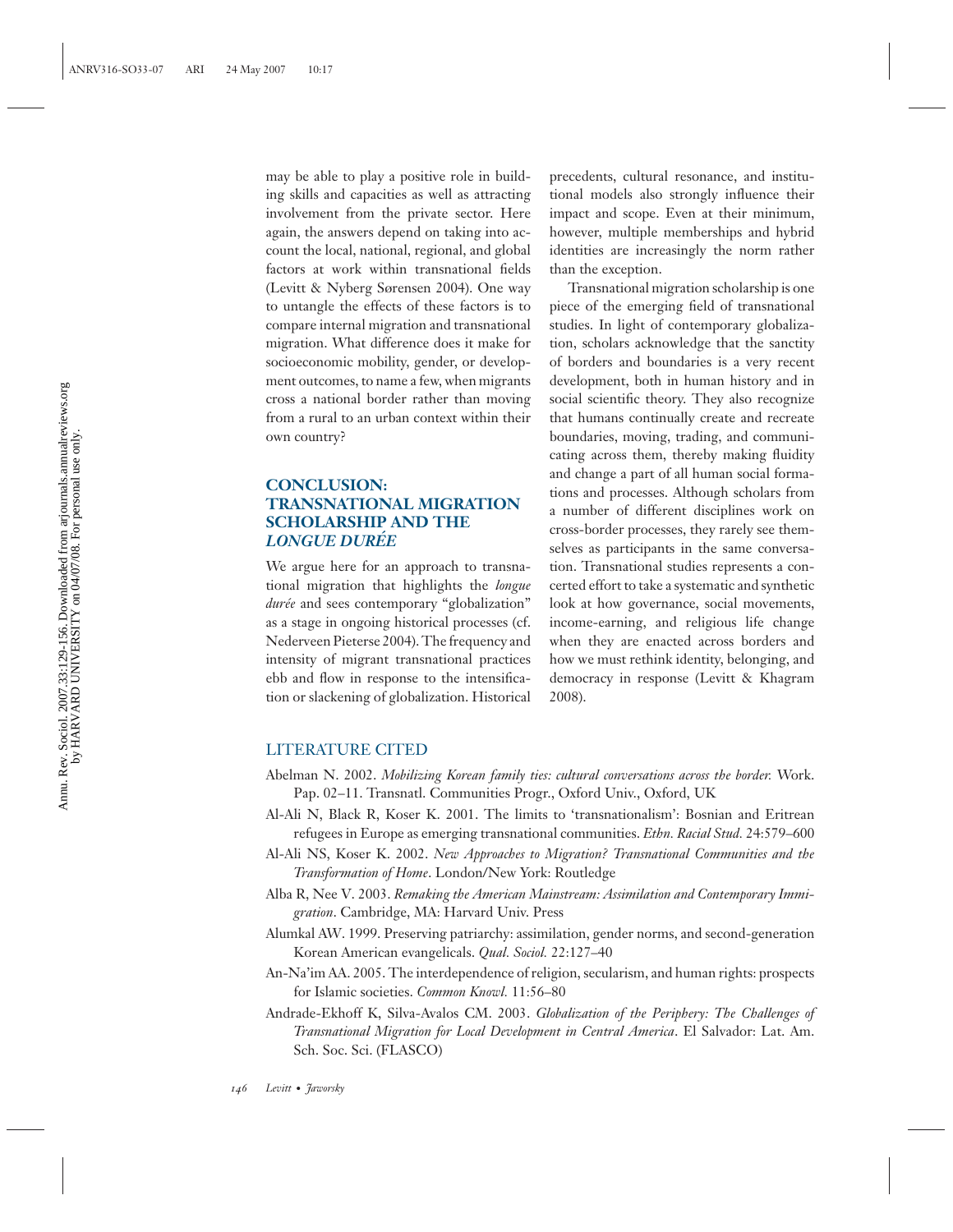- Anzaldúa G. 1987. *Borderlands: The New Mestiza* = *La Frontera*. San Francisco: Spinsters/Aunt **Lute**
- Aparicio FR. 2004. U.S. Latino expressive cultures. In *The Columbia History of Latinos in the United States Since 1960*, ed. DG Gutierrez, pp. 355–90. New York: Columbia Univ. Press
- Aparicio FR. 2006. Writing migrations: transnational readings of Rosario Ferre and Victor Hernandez Cruz. *Lat. Stud.* 4:79–95
- Aparicio FR, Jáquez CF, eds. 2003. *Musical Migrations: Transnationalism and Cultural Hybridity in Latin/o America*. New York: Palgrave Macmillan
- Appadurai A. 1996. *Modernity at Large: Dimensions of Globalization*. Minneapolis: Univ. Minn. Press
- Ballard R. 2001. *The impact of kinship on the economic dynamics of transnational networks: reflections on some South Asian developments.* Work. Pap. 01–14. Transnatl. Communities Progr., Oxford Univ., Oxford, UK
- Barkan ER. 2006. Introduction: immigration, incorporation, assimilation, and the limits of transnationalism. *J. Am. Ethn. Hist.* 25:7–32
- Barrett J. 1996. World music, nation and postcolonialism. *Cult. Stud.* 10:237–47
- Baruah N. 2005. *Remittances to least developed countries (LDCs): issues, impacts, policies, practices and enhancing development impact.* Rep. Int. Organ. Migr. Geneva: Labor Migr. Serv.
- Basch L, Glick Schiller N, Blanc-Szanton C, eds. 1994. *Nations Unbound: Transnational Projects, Postcolonial Predicaments, and Deterritorialized Nation-States*. London: Gordon & Breach
- Bauböck R. 2003. Towards a political theory of migrant transnationalism. *Int. Migr. Rev.* 37:700– 23
- Beserra B. 2003. *Brazilian Immigrants in the United States: Cultural Imperialism and Social Class*. New York: LFB Sch.
- Besserer F. 1999. Estudios transnacionales y ciudadanía transnacional. In *Fronteras Fragmen*tadas, ed. G Mummert, pp. 215-38. Zamora, Mex.: El Col. Michoacán Cent. Investig. Desarrollo Estado Michoacán
- Besserer F. 2003. *Contesting community: cultural struggles of a Mixtec transnational community*. PhD thesis. Stanford Univ., Stanford, CA
- Blanc CS, Basch L, Schiller NG. 1995. Transnationalism, nation-states, and culture. *Curr. Anthropol.* 36:683–86
- Bloemraad I. 2004. Who claims dual citizenship? The limits of postnationalism, the possibilities of transnationalism, and the persistence of traditional citizenship. *Int. Migr. Rev.* 38:389– 426
- Blom Hansen T. 1991. *The Saffron Wave: Democracy and Hindu Nationalism in Modern India*. Delhi: Oxford Univ. Press
- Bommes M, Radtke FO. 1996. Migration into big cities and small towns: an uneven process with limited need for multiculturalism. *Innovation* 9:75–86
- Born G, Hesmondhalgh D. 2000. *Western Music and Its Others: Difference, Representation, and Appropriation in Music*. Berkeley: Univ. Calif. Press
- Bose S. 2006. *A Hundred Horizons: The Indian Ocean in the Age of Global Empire*. Cambridge, MA: Harvard Univ. Press
- Bouzar D. 2004. 'Monsieur Islam' N'existe Pas: Pour une Désislamisation des Débats. Paris: Hachette
- Bowen J. 2004. Beyond migration: Islam as a transnational public space. *J. Ethn. Migr. Stud.* 30:879–94
- Brenner N. 1999. Beyond state-centrism? Space, territoriality and geographical scale in globalization studies. *Theory Soc.* 28:39–78
- Brettell CB. 2006. Introduction: global spaces/local places: transnationalism, diaspora, and the meaning of home. *Identities* 13:327–34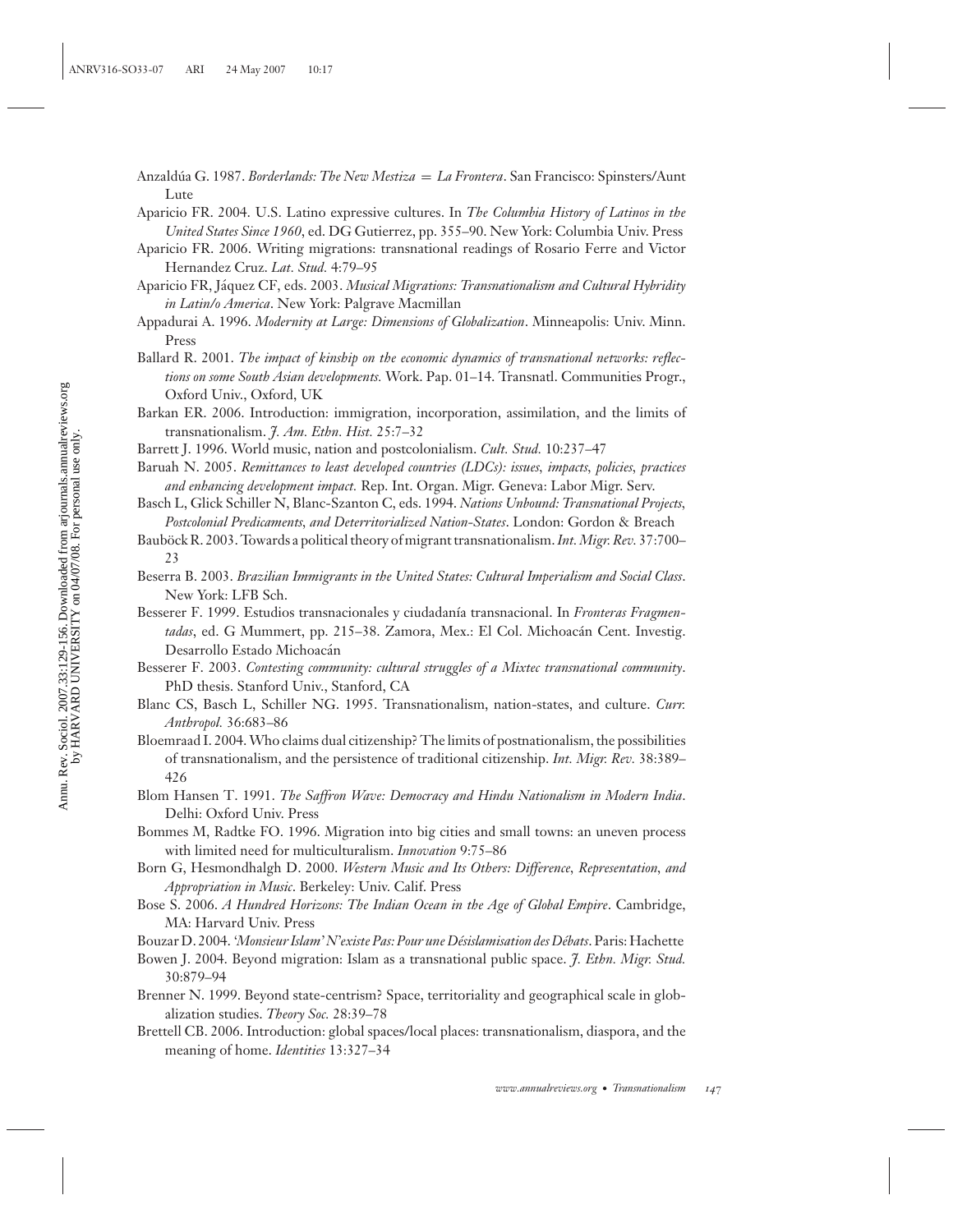- Bryceson DF, Vuorela U. 2002. *The Transnational Family: New European Frontiers and Global Networks*. Oxford/New York: Berg
- Burawoy M. 2003. Revisits: an outline of a theory of reflexive ethnography. *Am. Sociol. Rev.* 68:645–79
- Burrell JL. 2005. Migration and the transnationalization of fiesta customs in Todos Santos Cuchumatan, Guatemala. ´ *Lat. Am. Perspect.* 32:12–32
- Cadge W, Ecklund EH. 2007. Immigration and religion. *Annu. Rev. Sociol.* 33:359–79
- Caglar A. 1995. German Turks in Berlin: social exclusion and strategies for social mobility. *New Community* 21:309–23
- Caglar A. 2002. *Encountering the state in migration-driven social fields: Turkish immigrants in Europe*: Habilitationsschrift (Postdoc. thesis). Free Univ., Berlin
- Caglar A. 2006. Hometown associations, the rescaling of state spatiality and migrant grassroots transnationalism. *Global Netw.* 6:1
- Carling J. 2005. *The human dynamics of transnationalism: asymmetries of solidarity and frustration.* Presented at SSRC Workshop Migr. Dev., New York, Nov 17–19
- Carnes T, Yang F. 2004. *Asian American Religions: The Making and Remaking of Borders and Boundaries*. New York: N.Y. Univ. Press
- Casanova J. 1994. *Public Religions in the Modern World*. Chicago: Univ. Chicago Press
- Chamberlain M. 2002. Small worlds: childhood and empire. *J. Family Hist.* 27:186–200
- Chan S. 2006. *Chinese American Transnationalism: The Flow of People, Resources, and Ideas Between China and America during the Exclusion Era*. Philadelphia: Temple Univ. Press
- Córdoba MST. 2005. Sketches of identities from the Mexico—US border (or the other way around). *Comp. Am. Stud.* 3:495–513
- Dahinden J. 2005. Contesting transnationalism? Lessons from the study of Albanian migration networks from former Yugoslavia. *Global Netw.* 5:191–208
- DeBiaggi SDD. 2002. *Changing Gender Roles: Brazilian Immigrant Families in the U.S.* New York: LFB Sch.
- Donato KM, Gabaccia D, Holdaway J, Manalansan M, Pessar PR. 2006. A glass half full? Gender in migration studies. *Int. Migr. Rev.* 40:3–26
- Dorow SK. 2006. *Transnational Adoption: A Cultural Economy of Race, Gender, and Kinship*. New York: N.Y. Univ. Press
- Eade J. 1997. *Living the Global City: Globalization as a Local Process*. London: Routledge
- Ebaugh HR, Chafetz JS. 2000. *Religion and the New Immigrants: Continuities and Adaptations in Immigrant Congregations*. New York: AltaMira
- Ebaugh HR, Chafetz JS. 2002. *Religion Across Borders: Transnational Immigrant Networks*. Walnut Creek, CA: AltaMira
- Eckstein S. 2004. On deconstructing immigrant generations: cohorts and the Cuban émigré experience. Work. Pap., Cent. Comp. Immigr. Stud., Univ. Calif., San Diego
- Eckstein S, Barberia L. 2002. Grounding immigrant generations in history: Cuban Americans and their transnational ties. *Int. Migr. Rev.* 36:799–837
- Escobar C. 2004. Dual citizenship and political participation: migrants in the interplay of United States and Colombian politics. *Lat. Stud.* 2:45–69
- Espiritu YL. 1992. *Asian American Panethnicity: Bridging Institutions and Identities*. Philadelphia: Temple Univ. Press
- Espiritu YL. 2003. *Home Bound Filipino Lives Across Cultures, Communities, and Countries*. Berkeley: Univ. Calif. Press
- Espiritu YL, Tran T. 2002. Viêt Nam, Nu'óc Tôi (Vietnam, My Country): Vietnamese Americans and transnationalism. See Levitt & Waters 2002, pp. 367–98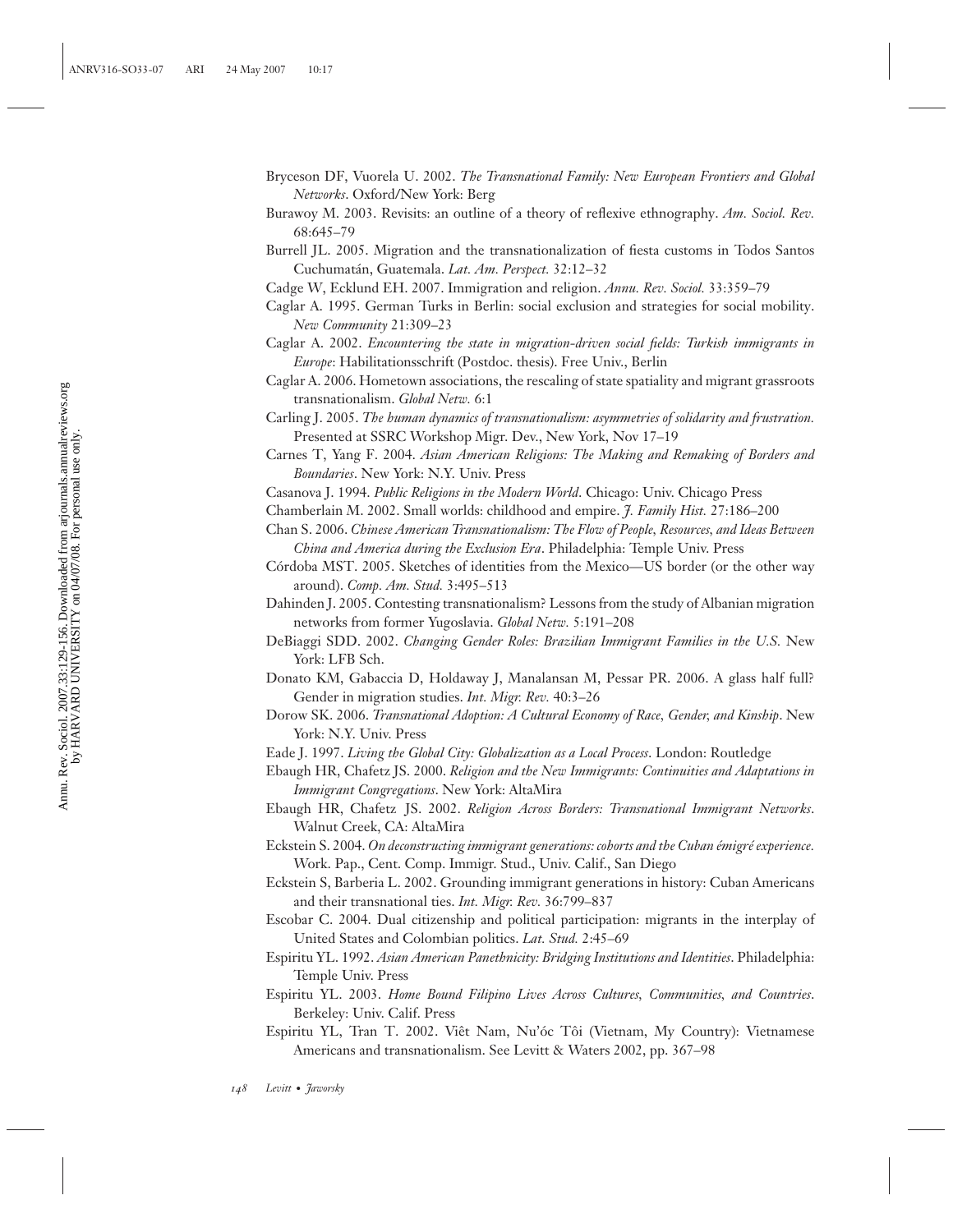- Faist T. 2000a. Transnationalization in international migration: implications for the study of citizenship and culture. *Ethn. Racial Stud.* 23:189–222
- Faist T. 2000b. *The Volume and Dynamics of International Migration and Transnational Social Spaces*. Oxford: Oxford Univ. Press
- Fitzgerald D. 2006. Towards a theoretical ethnography of migration. *Qual. Soc.* 29:1–24
- Flores J. 2005. The diaspora strikes back: reflections on cultural remittances. *NACLA Rep. Am.* 39:21–26
- Fog Olwig K. 2002. A wedding in the family: home making in a global kin network. *Global Netw.* 2:205–18
- Foner N. 2000. *From Ellis Island to JFK: New York's Two Great Waves of Immigration*. New Haven, CT: Yale Univ. Press
- Fouron G, Glick Schiller N. 2002. The generation of identity: redefining the second generation within a transnational social field. See Levitt & Waters 2002, pp. 168–208
- Fox J. 2005. Unpacking 'transnational citizenship.' *Annu. Rev. Polit. Sci.* 8:171–201
- Fox J, Rivera-Salgado G, eds. 2004. *Indigenous Mexican Migrants in the United States*. La Jolla, CA: UCSD/Cent. Comp. Immigr. Stud. Cent. US-Mex. Stud.
- Freston P. 2004. *Evangelicals and Politics in Asia, Africa and Latin America*. Cambridge, UK: Cambridge Univ. Press
- Gabaccia DR. 2000. *Italy's Many Diasporas*. Seattle: Univ. Wash. Press
- Gabaccia DR, Ottanelli FM. 2001.*Italian Workers of the World: Labor Migration and the Formation of Multiethnic States*. Urbana: Univ. Ill. Press
- García Canclini N. 1995. *Hybrid Cultures: Strategies for Entering and Leaving Modernity*. Transl. CL Chiappari, SL Lopez. Minneapolis: Univ. Minn. Press ´
- Gardner K. 2006. The transnational work of kinship and caring: Bengali-British marriages in historical perspective. *Global Netw.* 6:373–87
- Gardner K, Grillo R. 2002. Transnational households and ritual: an overview. *Global Netw.* 2:179–90
- Geisser V, Finan K. 2002. *L'Islam a l' Ecole*. Paris: Inst. Natl. Hautes Etudes Sécur.
- Gilroy P. 1993. *The Black Atlantic: Modernity and Double Consciousness*. Cambridge, MA: Harvard Univ. Press
- Glick Schiller N. 2003. The centrality of ethnography in the study of transnational migration. In *American Arrivals: Anthropology Engages the New Immigration*, ed. N Foner, pp. 99–128. Santa Fe, NM: Sch. Am. Res. Press
- Glick Schiller N, Basch LG, Blanc-Szanton C. 1992. *Towards a Transnational Perspective on Migration: Race, Class, Ethnicity, and Nationalism Reconsidered*. New York: NY Acad. Sci.
- Glick Schiller N, Caglar A, Guldbrandsen TC. 2006. Beyond the ethnic lens: locality, globality, and born-again incorporation. *Am. Ethnol.* 33:612–33
- Glick Schiller N, Fouron GE. 2001. *Georges Woke Up Laughing: Long-Distance Nationalism and the Search for Home*. Durham, NC: Duke Univ. Press
- Glick Schiller N, Levitt P. 2006. *Haven't we heard this somewhere before? A substantive review of transnational migration studies by way of a reply to Waldinger and Fitzgerald*. Work. Pap. 06–01. Cent. Migr. Dev., Princeton Univ.
- Goldring L. 2002. The Mexican state and transmigrant organizations: negotiating the boundaries of membership and participation. *Lat. Am. Res. Rev.* 37:55–99
- Grasmuck S, Pessar PR. 1991. *Between Two Islands: Dominican International Migration*. Berkeley: Univ. Calif. Press
- Guarnizo LE. 1997. The emergence of a transnational social formation and the mirage of return migration among Dominican transmigrants. *Identities* 4:281–322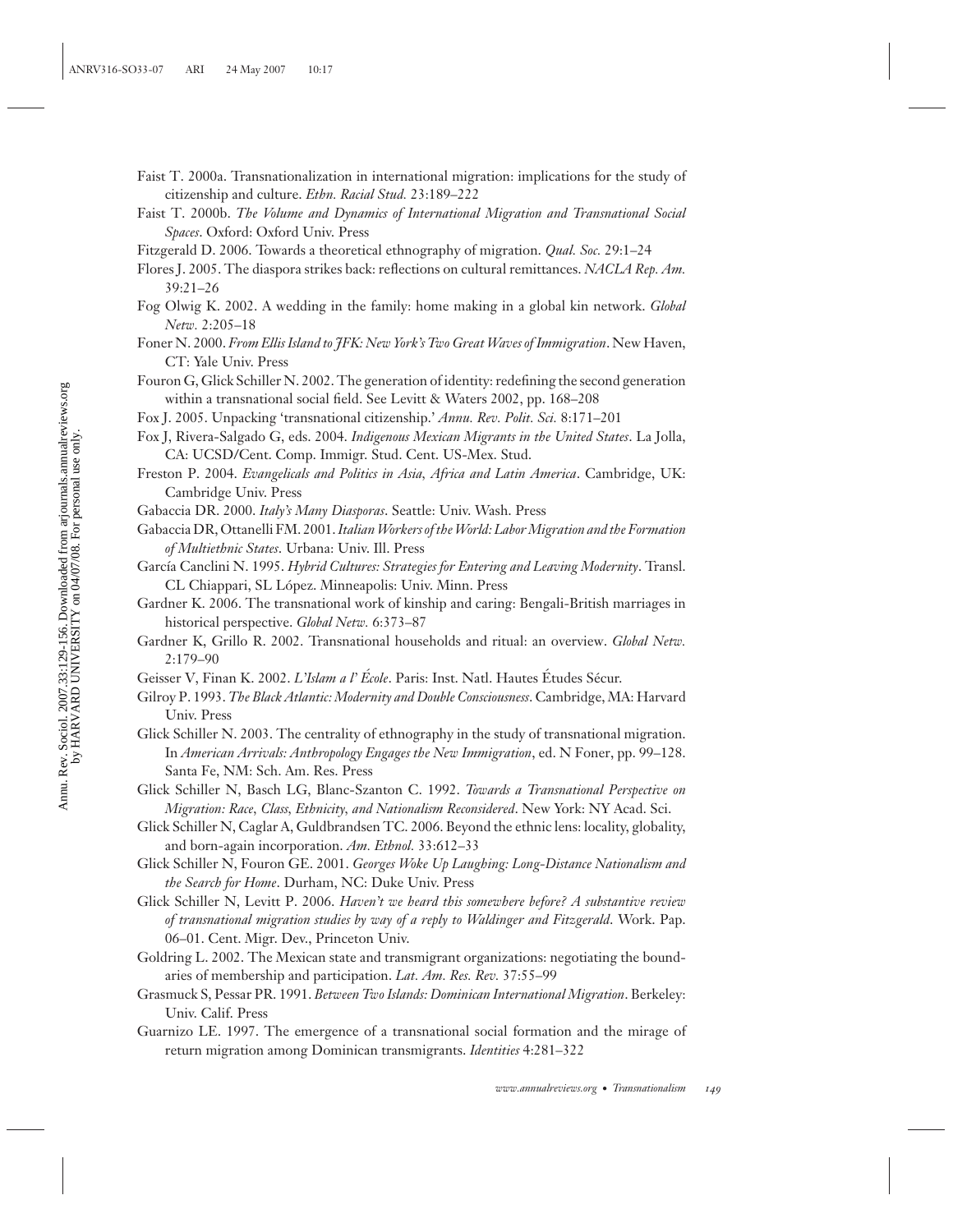- Guarnizo LE. 2000. *Notes on transnationalism.* Presented at Transnatl. Migr. Comp. Theory Res. Perspect., Oxford, UK, June
- Guarnizo LE. 2003. The economics of transnational living. *Int. Migr. Rev.* 37:666–99
- Guarnizo LE, Portes A, Haller W. 2003. Assimilation and transnationalism: determinants of transnational political action among contemporary migrants. *Am. J. Sociol.* 108:1211–48
- Guest KJ. 2003. *God in Chinatown: Religion and Survival in New York's Evolving Immigrant Community*. New York: N.Y. Univ. Press
- Hagan J, Ebaugh HR. 2003. Calling upon the sacred: migrants' use of religion in the migration process. *Int. Migr. Rev.* 37:1145–62
- Haller W, Landolt P. 2005. The transnational dimensions of identity formation: adult children of immigrants in Miami. *Ethn. Racial Stud.* 28:1182–1214
- Hatton TJ, Williamson JG. 1994. *Migration and the International Labor Market, 1850–1939*. New York: Routledge
- Hervieu-Léger D. 2000. Religion as a Chain of Memory. Cambridge, UK: Polity
- Hewison K, Young K. 2006. *Transnational Migration and Work in Asia*. London: Routledge
- Hirschman C. 2004. The role of religion in the origins and adaptation of immigrant groups in the United States. *Int. Migr. Rev.* 38:1206–33
- Hondagneu-Sotelo P. 2001. *Dom´estica: Immigrant Workers Cleaning and Caring in the Shadows of Affluence*. Berkeley: Univ. Calif. Press
- Hondagneu-Sotelo P, Avila E. 1997. 'I'm here but I'm there': the meanings of Latina transnational motherhood. *Gender Soc.* 11:548
- Hussain M. 2005. *Measuring migrant remittances: from the perspective of the European Commission.* Presented at World Bank Int. Tech. Meet. Meas. Migr. Remit., Jan. 24–25, Washington, DC
- Itzigsohn J. 2000. Immigration and the boundaries of citizenship: the institutions of immigrants' political transnationalism. *Int. Migr. Rev.* 34:1126–54
- Itzigsohn J, Cabral CD, Medina EH, Vazquez O. 1999. Mapping Dominican transnationalism: narrow and broad transnational practices. *Ethn. Racial Stud.* 22:316–39
- Itzigsohn J, Giorguli-Saucedo S. 2005. Incorporation, transnationalism, and gender: immigrant incorporation and transnational participation as gendered processes. *Int. Migr. Rev.* 39:895–920
- Itzigsohn J, Saucedo SG. 2002. Immigrant incorporation and sociocultural transnationalism. *Int. Migr. Rev.* 36:766–98
- Jacoby T, ed. 2004. *Reinventing the Melting Pot: The New Immigrants and What It Means to be American*. New York: Basic Books
- Jones-Correa M. 2001. Under two flags: dual nationality in Latin America and its consequences for naturalization in the United States. *Int. Migr. Rev.* 35:997–1029
- Joppke C, Morawska ET, eds. 2003. *Towards Assimilation and Citizenship: Immigrants in Liberal Nation-States.* Basingstoke, UK: Palgrave Macmillan
- Kamat S, Mathew B. 2003. Mapping political violence in a globalized world: the case of Hindu nationalism. *Soc. Justice* 30:4–17
- Kapur D. 2003. *Indian diasporic philanthropy: some observations.* Presented at Global Equity Initiative's Workshop Diaspora Philanthr. China & India, Harvard Univ., May
- Kapur D. 2005. Remittances: the new development mantra? In *Remittances: Development Impact and Future Prospects*, ed. SM Maimbo, D Ratha, pp. 331–61. Washington, DC: World Bank
- Kasinitz P, Waters M, Mollenkopf J, Anil M. 2002. Transnationalism and the children of immigrants in contemporary New York. See Levitt & Waters 2002, pp. 96–122
- Kastoryano R. 2000. Settlement, transnational communities and citizenship. *Int. Soc. Sci. J.* 52:307–12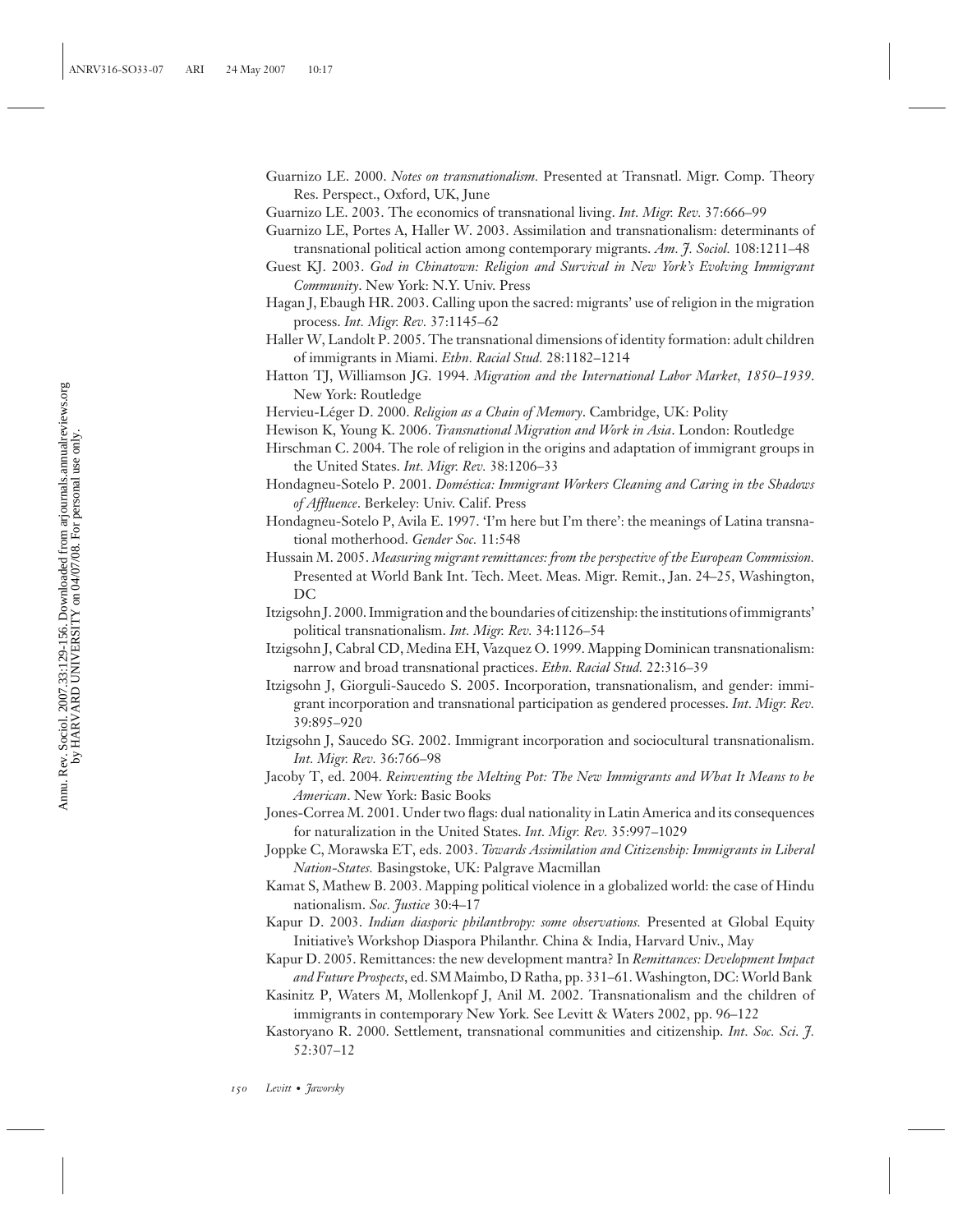- Kearney M. 1995. The local and the global: the anthropology of globalization and transnationalism. *Annu. Rev. Anthropol.* 24:547–65
- Keohane RO, Nye JS. 1971. *Transnational Relations and World Politics*. Cambridge, MA: Harvard Univ. Press
- Kim N. 2006. Patriarchy is so 'Third World': Korean immigrant women and 'migrating' white Western masculinity. *Soc. Probl.* 53:519–36
- Kivisto P. 2001. Theorizing transnational immigration: a critical review of current efforts. *Ethn. Racial Stud.* 24:549–77
- Kivisto P. 2005. *Incorporating Diversity: Rethinking Assimilation in a Multicultural Age*. Boulder, CO: Paradigm
- Koopmans R, Statham P. 2003. How national citizenship shapes transnationalism: migrant and minority claims-making in Germany, Britain and the Netherlands. See Joppke & Morawska 2003, pp. 195–238
- Kurien PA. 2001. Religion, ethnicity, and politics: Hindu and Muslim Indian immigrants in the United States. *Ethn. Racial Stud.* 24:263–93

Kurien PA. 2002. *Kaleidoscopic Ethnicity: International Migration and the Reconstruction of Community Identities in India*. New Brunswick, NJ: Rutgers Univ. Press

- Kyle D. 2000. *Transnational Peasants: Migrations, Networks, and Ethnicity in Andean Ecuador*. Baltimore, MD: Johns Hopkins Univ. Press
- Laliotou I. 2004. *Transatlantic Subjects: Acts of Migration and Cultures of Transnationalism Between Greece and America*. Chicago: Univ. Chicago Press
- Landolt P. 2001. Salvadoran economic transnationalism: embedded strategies for household maintenance, immigrant incorporation, and entrepreneurial expansion. *Global Netw.* 1:217–42
- Laurence J, Vaïsse J. 2006. *Integrating Islam: Political and Religious Challenges in Contemporary France*. Washington, DC: Brookings Inst.

Layton-Henry Z. 2002. *Transnational communities: citizenship and African-Caribbeans in Birmingham.* Work. Pap. 02–08. Transnatl. Communities Progr., Oxford Univ., Oxford, UK

Lefebvre H. 1991. *The Production of Space*. Oxford: Blackwell

- Leichtman MA. 2005. The legacy of transnational lives: beyond the first generation of Lebanese in Senegal. *Ethn. Racial Stud.* 28:663–86
- Levitt P. 2001. *The Transnational Villagers*. Berkeley: Univ. Calif. Press
- Levitt P. 2003. Keeping feet in both worlds: transnational practices and immigrant incorporation in the United States. See Joppke & Morawska 2003, pp. 177–94

Levitt P. 2004. *I feel I am a citizen of the world and of a church without borders: the Latino religious experience.* Presented at Lat. Past Influence, Future Power. Conf. Tomas Rivera Policy Inst., Jan. 31–Feb. 1, Newport Beach, CA

- Levitt P. 2007. *God Needs No Passport: How Immigrants are Changing the American Religious Landscape*. New York: New Press
- Levitt P, DeWind J, Vertovec S. 2003. International perspectives on transnational migration: an introduction. *Int. Migr. Rev.* 37:565–75
- Levitt P, Glick Schiller N. 2004. Conceptualizing simultaneity: a transnational social field perspective on society. *Int. Migr. Rev.* 38:1002–39
- Levitt P, Khagram S. 2008. Constructing transnational studies. In *The Transnational Studies Reader*, ed. S Khagram, P Levitt. New York: Routledge. In press
- Levitt P, Nyberg Sørensen N. 2004. The transnational turn in migration studies. *Glob. Migr. Perspect.* 6:2–13
- Levitt P, Waters MC, eds. 2002. *The Changing Face of Home: The Transnational Lives of the Second Generation*. New York: Russell Sage Found.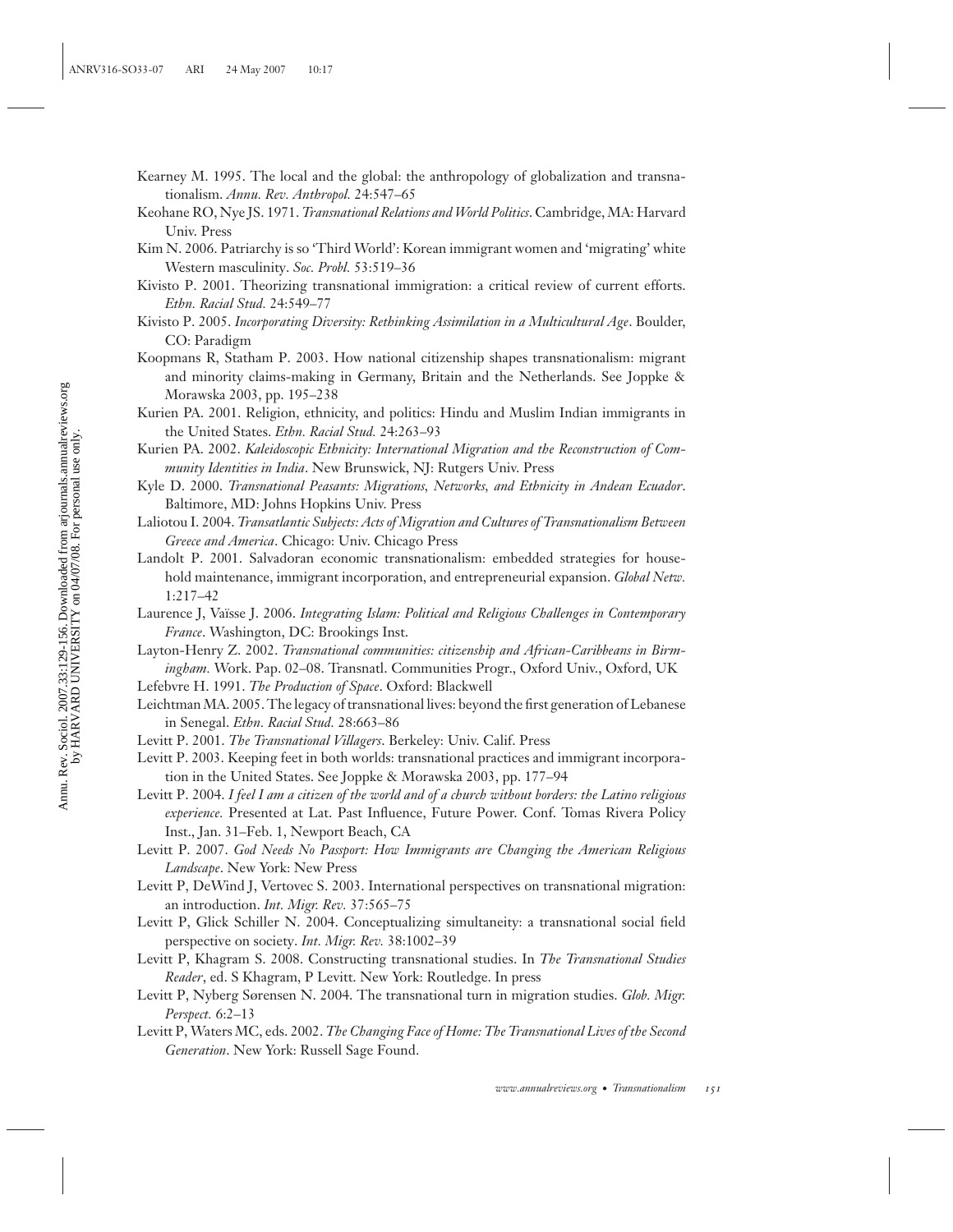- Lewis P. 2003. Christians and Muslims in the West: from isolation to shared citizenship? *Int. J. Study Christ. Church* 3:77–100
- Light IH, Isralowitz R. 1997. *Immigrant Entrepreneurs and Immigrant Absorption in the United States and Israel*. Aldershot, UK: Ashgate
- Lucassen LACJ. 2006. Is transnationalism compatible with assimilation? Examples from Western Europe since 1850. *IMIS-Beiträge* 29:15–36. **http://www.imis.uni-osnabrueck. de/pdffiles/imis29.pdf**
- MacDougall JP. 2003. Transnational commodities as local cultural icons: Barbie dolls in Mexico. *J. Popul. Cult.* 37:257–75
- Mahler SJ. 1998. Theoretical and empirical contributions toward a research agenda for transnationalism. See Smith & Guarnizo 1998, pp. 64–100
- Mahler SJ. 2000. Constructing international relations: the role of transnational migrants and other non-state actors. *Identities* 7:197–232
- Mahler SJ. 2001. Transnational relationships: the struggle to communicate across borders. *Identities* 7:583–619
- Mahler SJ, Hansing K. 2005. Toward a transnationalism of the middle: how transnational religious practices help bridge the divides between Cuba and Miami. *Lat. Am. Perspect.* 32:121–46
- Mahler SJ, Pessar PR. 2006. Gender matters: ethnographers bring gender from the periphery toward the core of migration studies. *Int. Migr. Rev.* 40:27–63
- Marcus GE. 1995. Ethnography in/of the world system: the emergence of multi-sited ethnography. *Annu. Rev. Anthropol.* 24:95–117
- Marquardt MF. 2005. From shame to confidence: gender, religious conversion, and civic engagement of Mexicans in the U.S. South. *Lat. Am. Perspect.* 32:27–56
- Martes AM, Braga C, Rodriguez C. 2002. Church membership, social capital, and entrepreneurship in Brazilian communities in the U.S. In *Ethnic Entrepreneurship: Structure and Process*, ed. CH Stiles, CS Galbraith, pp. 169–99. Oxford: Elsevier Sci.
- Martin S. 2001. *Remittance flows and impact*. Presented at Reg. Conf. Remit. Dev. Tool, organ. by Multilateral Investment Fund/Inter-Am. Dev. Bank, Washington, DC. **http://usinfo. state.gov/journals/ites/0901/ijee/martin.htm**
- Mazzucato V. 2007a. Inter-generational reciprocity in a transnational context: Ghanaian migrants in the Netherlands and the care of their parents back home. In *Generations in Africa: Connections and Contrasts*, ed. E Alber, S van der Geest, W Geissler, SR Whyte. Munster: LIT Verlag. In press
- Mazzucato V. 2007b. Simultaneity and networks in transnational migration: lessons learned from a simultaneous matched sample methodology. In *Migration and Development Within and Across Borders*, ed. J DeWind, J Holdaway. Geneva: Int. Organ. Migr. In press
- Mazzucato V, van Dijk R, Horst C, de Vries P. 2004. Transcending the nation: explorations of transnationalism as a concept and phenomenon. In *Globalization and Development: Themes and Concepts in Current Research*, ed. D Kalb, W Pansters, H Siebers, pp. 131–62. Dordrecht: Kluwer Acad.
- McAdam D, Tarrow SG. 2004. 'Scale shift' in transnational contention. In *Transnational Protest and Global Activism*, ed. D Della Porta, SG Tarrow, pp. 121–50. Lanham, MD: Rowman & Littlefield
- McAlister EA. 2002. *Rara!: Vodou, Power, and Performance in Haiti and Its Diaspora*. Berkeley: Univ. Calif. Press
- McCann B. 2004. *Hello, Hello Brazil: Popular Music in the Making of Modern Brazil*. Durham, NC: Duke Univ. Press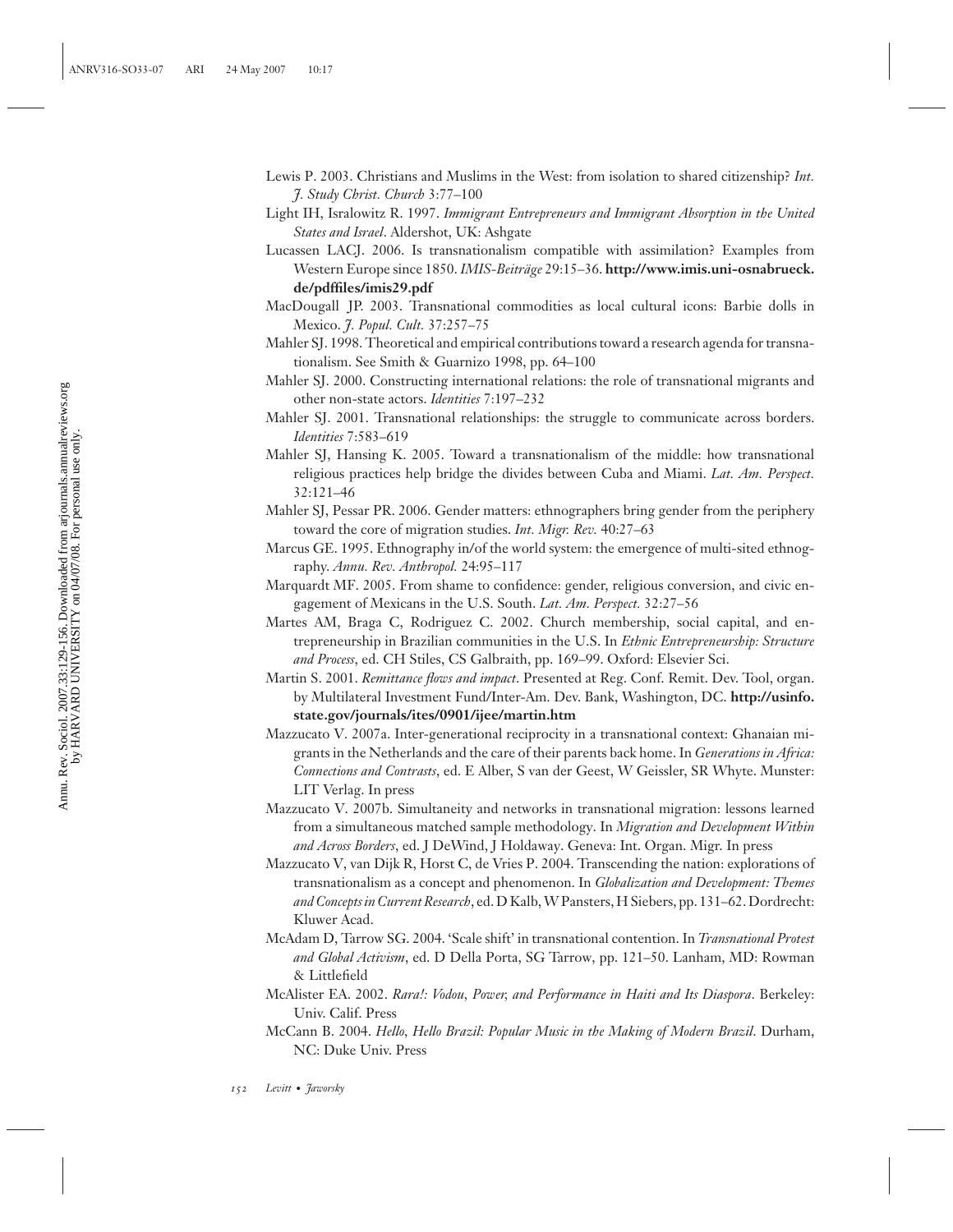McEwan C, Pollard J, Henry N. 2005. The 'global' in the city economy: multicultural economic development in Birmingham. *Int. J. Urban Reg. Res.* 29:916

McKeown A. 2001. *Chinese Migrant Networks and Cultural Change: Peru, Chicago, and Hawaii 1900–1936.* Chicago: Univ. Chicago Press

- Menjívar C. 2002a. Living in two worlds? Guatemalan-origin children in the United States and emerging transnationalism. *J. Ethn. Migr. Stud.* 28:531–52
- Menjívar C. 2002b. The ties that heal: Guatemalan immigrant women's networks and medical treatment. *Int. Migr. Rev.* 36:437–66
- Menjívar C. 2003. Religion and immigration in comparative perspective: Catholic and Evangelical Salvadorans in San Francisco, Washington DC and Phoenix. *Soc. Relat.* 64:21–45
- Morawska E. 2003. Immigrant transnationalism and assimilation: a variety of combinations and the analytic strategy it suggests. See Joppke & Morawska 2003, pp. 133–76
- Morawska E. 2004. Exploring diversity in immigrant assimilation and transnationalism: Poles and Russian Jews in Philadelphia. *Int. Migr. Rev.* 38:1372–412
- Morawska E. 2007. Transnationalism. In *Harvard Encyclopedia of the New Americans*, ed. MC Waters, R Ueda, pp. 149–63. Cambridge, MA: Harvard Univ. Press.
- Morgan G. 2001. Transnational communities and business systems. *Global Netw.* 1:113–30
- Najam A. 2006. *Portrait of a giving community: philanthropy as a tool for managing diaspora identity.* Presented at Conf. Diaspora Philanthr./Glob. Equity, Harvard Univ., May 10–12

Nederveen Pieterse J. 2004. *Globalization and Culture*. Lanham, MD: Rowman & Littlefield

- Nurse K. 1999. Globalization and Trinidad carnival: diaspora, hybridity and identity in global culture. *Cult. Stud.* 13:661–90
- Nyberg-Sorensen N, Van Hear N, Engberg-Pedersen P. 2002. The migration-development nexus evidence and policy options state-of-the-art overview. *Int. Migr.* 40:3–47
- Ong A. 1999. *Flexible Citizenship: The Cultural Logics of Transnationality*. Durham, NC: Duke Univ. Press
- Orozco M. 2005. Transnationalism and development: trends and opportunities in Latin America. In *Remittances: Development Impact and Future Prospects*, ed. World Bank, pp. 307–30. Washington, DC: World Bank
- Orozco M. 2006. *Diasporas, philanthropy, and hometown associations: the Central American experience.* Presented at Conf. Diaspora Philanthr./Glob. Equity, Harvard Univ., May 10–12
- Orozco M, Lapointe M. 2004. Mexican hometown associations and development opportunities. *J. Int. Aff.* 57:31–52
- Ortiz F. 1995 (1940). *Cuban Counterpoint: Tobacco and Sugar*. Durham/London: Duke Univ. Press
- Østergaard-Nielsen EK. 2003a. The politics of migrants' transnational political practices. *Int. Migr. Rev.* 37:760–86
- Østergaard-Nielsen EK. 2003b. *Trans-State Loyalties and Policies: Turks and Kurds in Germany*. London/New York: Routledge
- Pacini Hernandez D, Fernandez-L'Hoeste H, Zolov E. 2004. *Rockin' Las Am´ericas: The Global Politics of Rock in Latin/o America*. Pittsburgh: Univ. Pittsburgh Press
- Paredes A. 1958. *With His Pistol in His Hand: A Border Ballad and its Hero*. Austin: Univ. Tex. Press
- Parreñas RS. 2001. Servants of Globalization: Women, Migration and Domestic Work. Stanford, CA: Stanford Univ. Press
- Parrenas RS. 2005. Long distance intimacy: class, gender and intergenerational relations between mothers and children in Filipino transnational families. *Global Netw.* 5:317–36
- Patterson R. 2006. Transnationalism: diaspora-homeland development. *Soc. Forces* 84:1891–907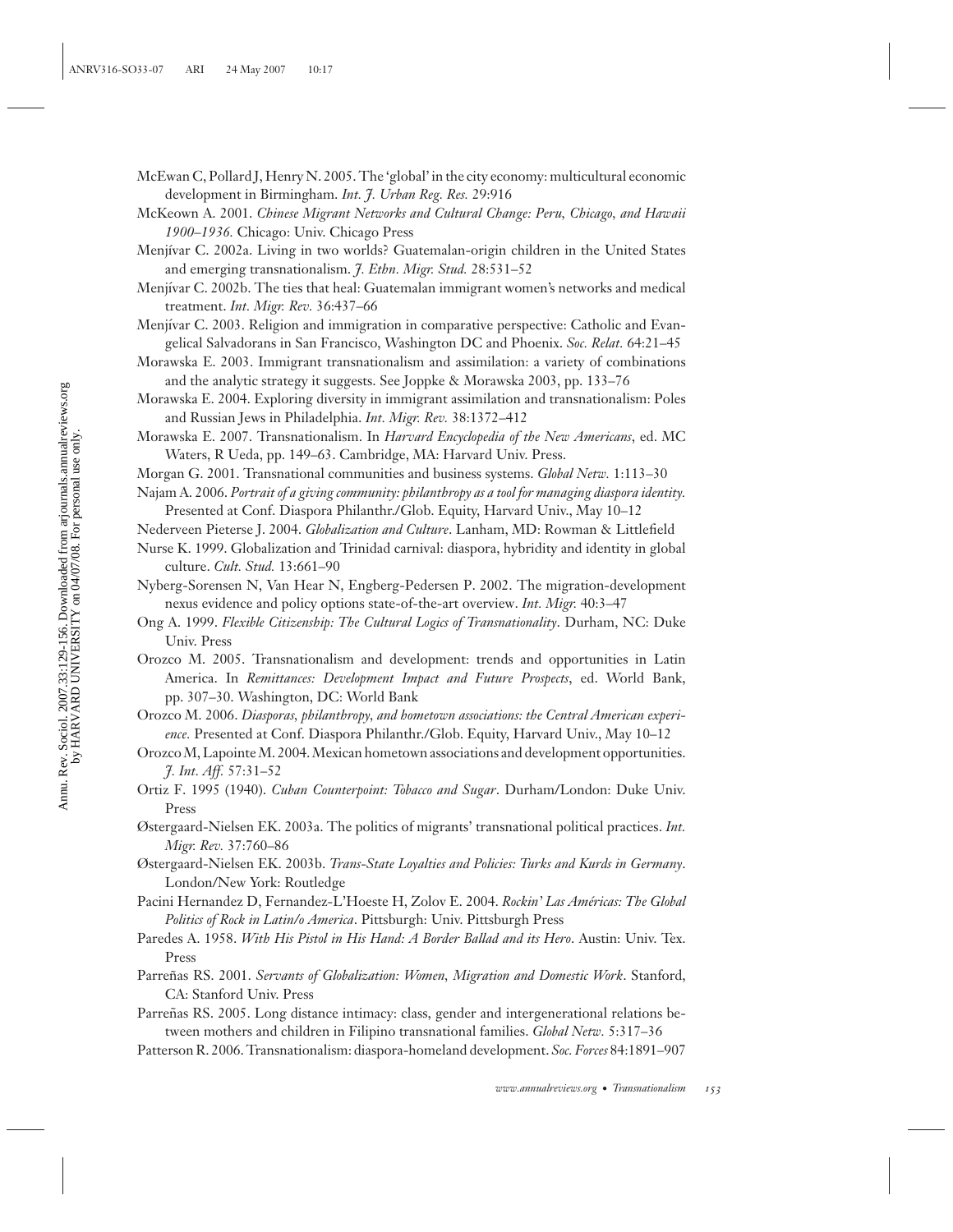- Pessar PR, Mahler SJ. 2003. Transnational migration: bringing gender in. *Int. Migr. Rev.* 37:812–46
- Pluss C. 2005. Constructing globalized ethnicity: migrants from India in Hong Kong. *Int. Sociol.* 20:201–24
- Popkin E. 2003. Transnational migration and development in postwar peripheral states: an examination of Guatemalan and Salvadoran state linkages with their migrant populations in Los Angeles. *Curr. Sociol.* 51:347–74
- Portes A. 2001. Introduction: the debates and significance of immigrant transnationalism. *Global Netw.* 1:181–94
- Portes A. 2003. Conclusion: theoretical convergencies and empirical evidence in the study of immigrant transnationalism. *Int. Migr. Rev.* 37:874–92
- Portes A, Guarnizo LE, Haller WJ. 2002. Transnational entrepreneurs: an alternative form of immigrant economic adaptation. *Am. Sociol. Rev.* 67:278–98
- Portes A, Guarnizo LE, Landolt P. 1999. The study of transnationalism: pitfalls and promise of an emergent research field. *Ethn. Racial Stud.* 22:217–37
- Portes A, Rumbaut R. 2001. *Legacies: The Story of the Immigrant Second Generation*. Berkeley: Univ. Calif. Press
- Portes A, Zhou M. 1993. The new second generation: segmented assimilation and its variants among post-1965 immigrant youth. *Ann. Acad. Polit. Soc. Sci.* 530:74–96
- Pries L. 2004. Determining the causes and durability of transnational labour migration between Mexico and the United States: some empirical findings. *Int. Migr.* 42:3–39
- Pries L. 2005. Configurations of geographic and societal spaces: a sociological proposal between 'methodological nationalism' and the 'spaces of flows.' *Global Netw.* 5:167–90
- Purkayastha B. 2005. *Negotiating Ethnicity: Second-Generation South Asian Americans Traverse a Transnational World*. New Brunswick, NJ: Rutgers Univ. Press
- Raj DS. 2000. "Who the hell do you think you are?" Promoting religious identity among young Hindus in Britain. *Ethn. Racial Stud.* 23:535–58
- Raj DS. 2003. *Where Are You From?: Middle-Class Migrants in the Modern World*. Berkeley: Univ. Calif. Press
- Rex J, ed. 1996. Special issue: multiculturalism and political integration in European cities. *Innovation: The European Journal of Social Sciences*. Vol. 9. Oxford: Carfax
- Richman KE. 2005. *Migration and Vodou*. Gainesville: Univ. Press Fla.
- Rodríguez AP. 2005. 'Departamento 15': cultural narratives of Salvadoran transnational migration. *Lat. Stud.* 3:19–41
- Roth WD. 2006. *Caribbean race and American dreams: how migration shapes Dominicans' and Puerto Ricans' racial identities and its impact on socioeconomic mobility.* PhD thesis. Harvard Univ., Cambridge, MA
- Ruble BA. 2005. *Creating Diversity Capital: Transnational Migrants in Montreal, Washington, and Kyiv*. Washington, DC: Woodrow Wilson Cent. Press
- Rudolph SH, Piscatori JP. 1997. *Transnational Religion and Fading States*. Boulder, CO: Westview
- Salih R. 2003. *Gender in Transnationalism: Home, Longing and Belonging Among Moroccan Migrant Women*. New York: Routledge
- Sana M, Massey DS. 2005. Household composition, family migration, and community context: migrant remittances in four countries. *Soc. Sci. Q.* 86:509–28
- Sassen S. 1996. Analytic borderlands: race, gender and representation in the new city. In *Representing the City: Ethnicity, Capital, and Culture in the Twenty-First-Century Metropolis*, ed. AD King, pp. 183–202. New York: N.Y. Univ. Press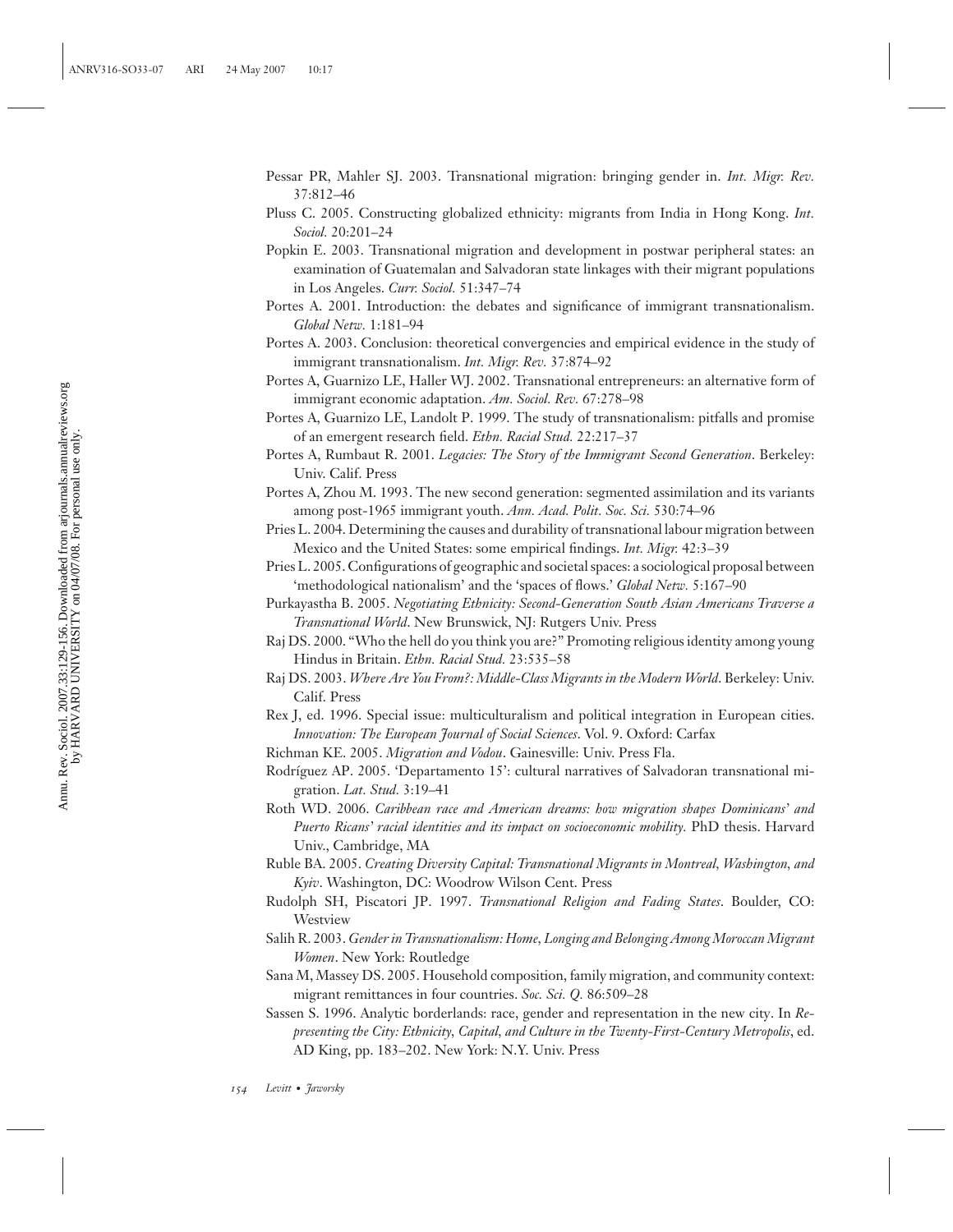- Sassen S. 1999. *Guests and Aliens*. New York: New Press
- Sassen S. 2001. *The Global City: New York, London, Tokyo*. Princeton, NJ: Princeton Univ. Press
- Saxenian A. 2006. *The New Argonauts: Regional Advantage in a Global Economy*. Cambridge, MA: Harvard Univ. Press
- Saxenian AL, Motoyama Y, Quan X. 2002. *Local and Global Networks of Immigrant Professionals in Silicon Valley*. San Francisco: Public Policy Inst. Calif.
- Schmalzbauer L. 2004. Searching for wages and mothering from afar: the case of Honduran transnational families. *J. Marriage Fam.* 66:1317–31
- Simonett H. 2001. *Banda: Mexican Musical Life Across Borders*. Middletown, CT: Wesleyan Univ. Press
- Skrbiš Z. 1999. Long-Distance Nationalism: Diasporas, Homelands and Identities. Brookfield, VT: Ashgate
- Smith MP. 2001. *Transnational Urbanism: Locating Globalization*. Malden, MA: Blackwell
- Smith MP. 2003. Transnationalism, the state, and the extraterritorial citizen. *Polit. Soc.* 31:467– 502
- Smith MP. 2005. Transnational urbanism revisited. *J. Ethn. Migr. Stud.* 31:235–44
- Smith MP, Guarnizo L, eds. 1998. *Transnationalism from Below*. New Brunswick, NJ: Transaction Books
- Smith N. 1993. Remaking scale: competition and cooperation in pre-national and post-national Europe. In *Competitive European Peripheries*, ed. H Eskelinen, F Snickars, pp. 123–56. Berlin: Springer-Verlag
- Smith RC. 1998. Transnational localities: community, technology and the politics of membership within the context of Mexico and US migration. See Smith & Guarnizo 1998, pp. 196–238
- Smith RC. 2006. *Mexican New York: Transnational Lives of New Immigrants*. Berkeley: Univ. Calif. Press
- Snel E, Engbersen G, Leerkes A. 2006. Transnational involvement and social integration. *Global Netw.* 6:285–308
- Sørensen NN, Fog Olwig K. 2002. *Work and Migration: Life and Livelihoods in a Globalizing World*. London/New York: Routledge
- Sørensen NN, Van Hear N, eds. 2003. *The Migration-Development Nexus*. Geneva: UN/Int. Organ. Migr.
- Soysal YNG. 1994. *Limits of Citizenship: Migrants and Postnational Membership in Europe*. Chicago: Univ. Chicago Press
- Swyngedouw E. 1997. Neither global nor local: 'glocalization' and the politics of scale. In *Spaces of Globalization: Reasserting the Power of the Local*, ed. KR Cox, pp. 137–66. New York: Guilford
- Tarrow SG. 2005. *The New Transnational Activism*. New York: Cambridge Univ. Press
- Tweed T. 1997. *Our Lady of the Exile: Diasporic Religion at a Cuban Catholic Shrine in Miami*. New York: Oxford Univ. Press
- Varma R. 2006. *Harbingers of Global Change: India's Techno-Immigrants in the United States*. Lanham, MD: Lexington Books
- Vásquez MA, Marquardt MF. 2003. Globalizing the Sacred: Religion Across the Americas. New Brunswick, NJ: Rutgers Univ. Press
- Vásquez MA, Williams PJ. 2005. Introduction: the power of religious identities in the Americas. *Latin Am. Perspect.* 32(1):5–26
- Vertovec S. 2004a. Cheap calls: the social glue of migrant transnationalism. *Global Netw.* 4:219– 24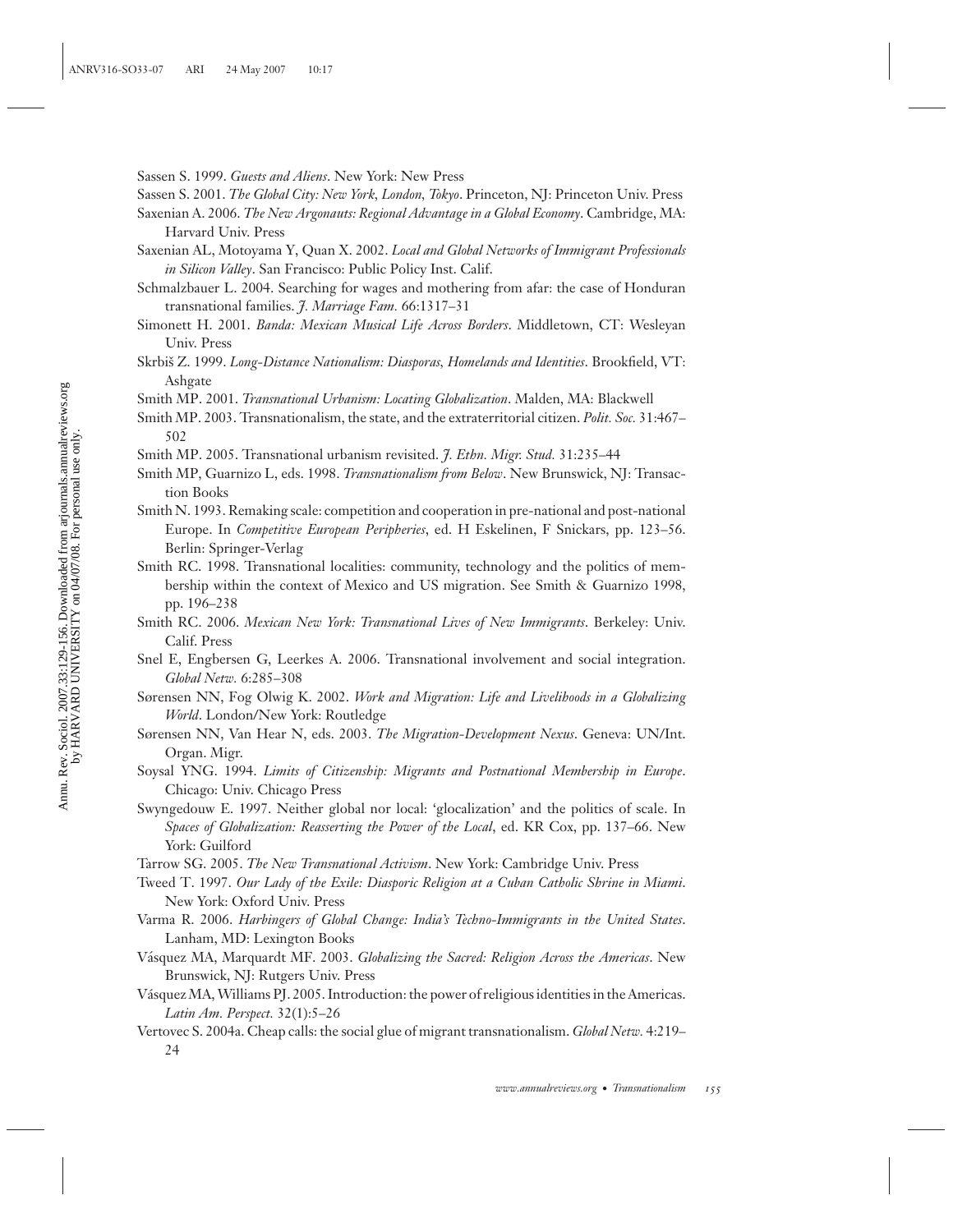- Vertovec S. 2004b. Migration and other modes of transnationalism: towards conceptual crossfertilization. *Int. Migr. Rev.* 38:970–1001
- Volkman TA. 2005. *Cultures of Transnational Adoption*. Durham, NC: Duke Univ. Press
- Waldinger R. 2006. *Between 'here and there': immigrant cross-border activities and loyalties.* Work. Pap. 10. Dep. Sociol., UCLA. **http://repositories.cdlib.org/uclasoc/10**
- Waldinger R, Fitzgerald D. 2004. Transnationalism in question. *Am. J. Sociol.* 109:1177–95
- Waldrauch H. 2003. *Electoral rights for foreign nationals: a comparative overview of regulations in 36 countries.* Tech. Rep./NEC Pap. 73, Univ. Sydney
- Waters MC, Jimenez TR. 2005. Assessing immigrant assimilation: new empirical and theoretical challenges. *Annu. Rev. Sociol.* 31:105–25
- Watson JL. 1997. *Golden Arches East: McDonald's in East Asia*. Stanford, CA: Stanford Univ. Press
- Wellmeier NJ. 1998. Santa Eulalia's people in exile: Maya religion, culture and identity in Los Angeles. In *Gatherings in Diaspora: Religious Communities and the New Immigration*, pp. 97–122. Philadelphia: Temple Univ. Press
- Werbner P. 2000. Global pathways. Working class cosmopolitans and the creation of transnational ethnic worlds. *Soc. Anthropol.* 7:17–35
- Willis KD. 2000. Gender and transnational household strategies: Singaporean migration to China. *Reg. Stud.* 34:253–64
- Wimmer A, Glick Schiller N. 2003. Methodological nationalism, the social sciences, and the study of migration: an essay in historical epistemology. *Int. Migr. Rev.* 37:576–610
- Wong D. 2004. *Speak It Louder: Asian Americans Making Music*. New York: Routledge
- World Bank. 2006. *Global Economic Prospects: Economic Implications of Remittances and Migration*. Washington, DC: Int. Bank Reconstr. Dev.
- Wyman M. 1993. *Round-Trip to America: The Immigrants Return to Europe, 1880–1930*. Ithaca, NY: Cornell Univ. Press
- Yang F. 2002. Chinese Christian transnationalism: diverse networks of a Houston church. See Ebaugh & Chafetz 2002, pp. 175–204
- Yeoh BSA, Chang TC. 2001. Globalising Singapore: debating transnational flows in the city. *Urban Stud.* 38:1025–44
- Yeoh BSA, Charney MW, Tong CK. 2003a. *Approaching Transnationalisms: Studies on Transnational Societies, Multicultural Contacts, and Imaginings of Home*. Boston: Kluwer Acad.
- Yeoh BSA, Willis KD, Fakhri SMAK. 2003b. Introduction: transnationalism and its edges. *Ethn. Racial Stud.* 26:207–17
- Yuval-Davis N. 1999. The multi-layered citizen. *Int. Fem. J. Polit.* 1:119–36
- Zhou M. 2004. Revisiting ethnic entrepreneurship: convergencies, controversies, and conceptual advancements. *Int. Migr. Rev.* 38:1040–74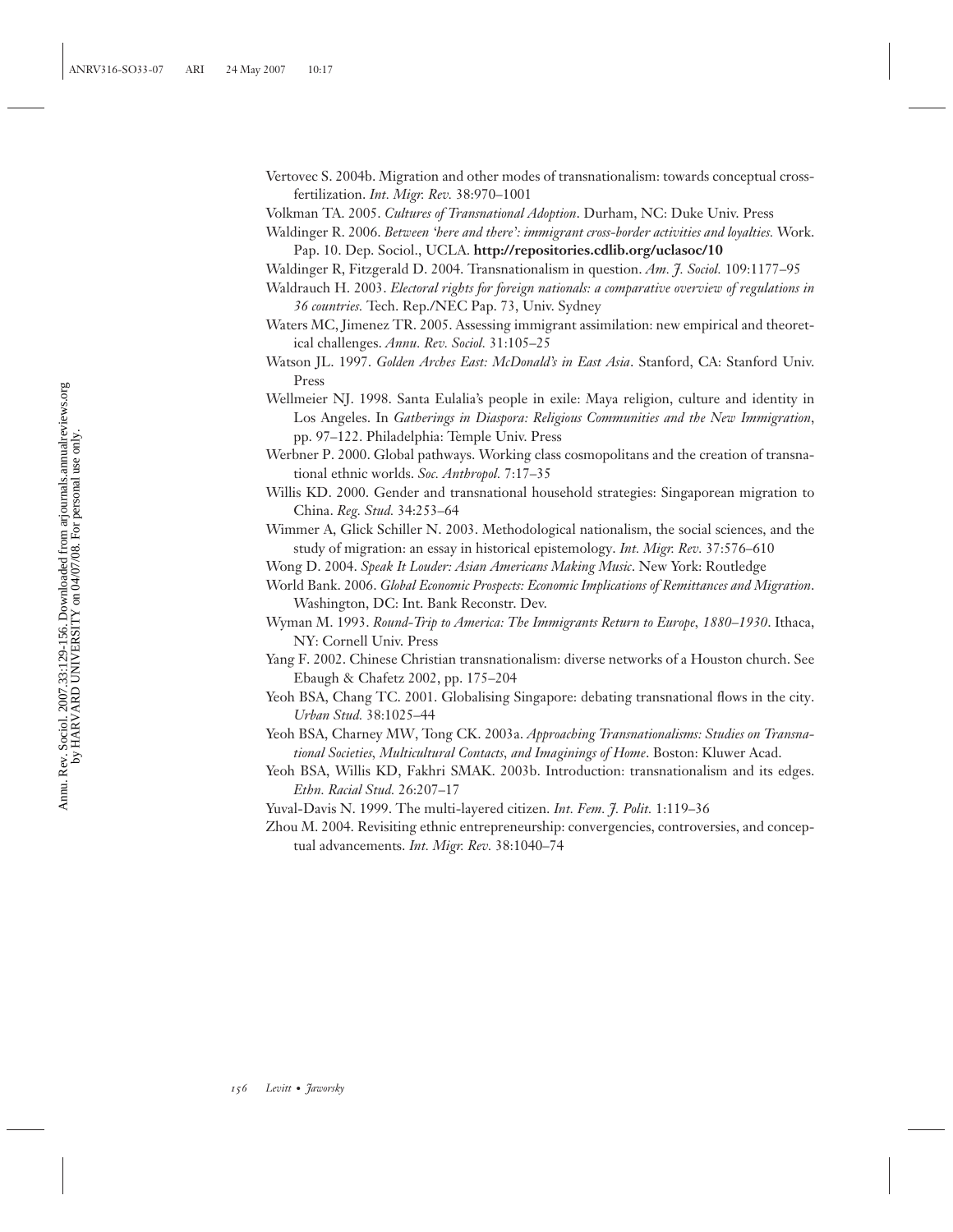# $\mathbf{\hat{R}}$

*v*

**Annual Review of Sociology**

## Contents Volume 33, 2007

| Frontispiece                                                                                                |
|-------------------------------------------------------------------------------------------------------------|
|                                                                                                             |
| <b>Prefatory Chapter</b>                                                                                    |
| Statistical Magic and/or Statistical Serendipity: An Age of Progress in<br>the Analysis of Categorical Data |
| <b>Theory and Methods</b>                                                                                   |
| Bourdieu in American Sociology, 1980-2004                                                                   |
| Human Motivation and Social Cooperation: Experimental and<br><b>Analytical Foundations</b>                  |
| The Niche as a Theoretical Tool                                                                             |
| <b>Social Processes</b>                                                                                     |
| Production Regimes and the Quality of Employment in Europe                                                  |
| The Sociology of Markets                                                                                    |
| Transnational Migration Studies: Past Developments and Future Trends                                        |
| Control Theories in Sociology                                                                               |
| <b>Institutions and Culture</b>                                                                             |
| Military Service in the Life Course                                                                         |

*Alair MacLean and Glen H. Elder, Jr.* **♣♣♣♣♣♣♣♣♣♣♣♣♣♣♣♣♣♣♣♣♣♣♣♣♣♣♣♣♣♣♣♣♣♣♣♣♣♣♣♣♣♣♣♣♣♣♣♣♣♣**175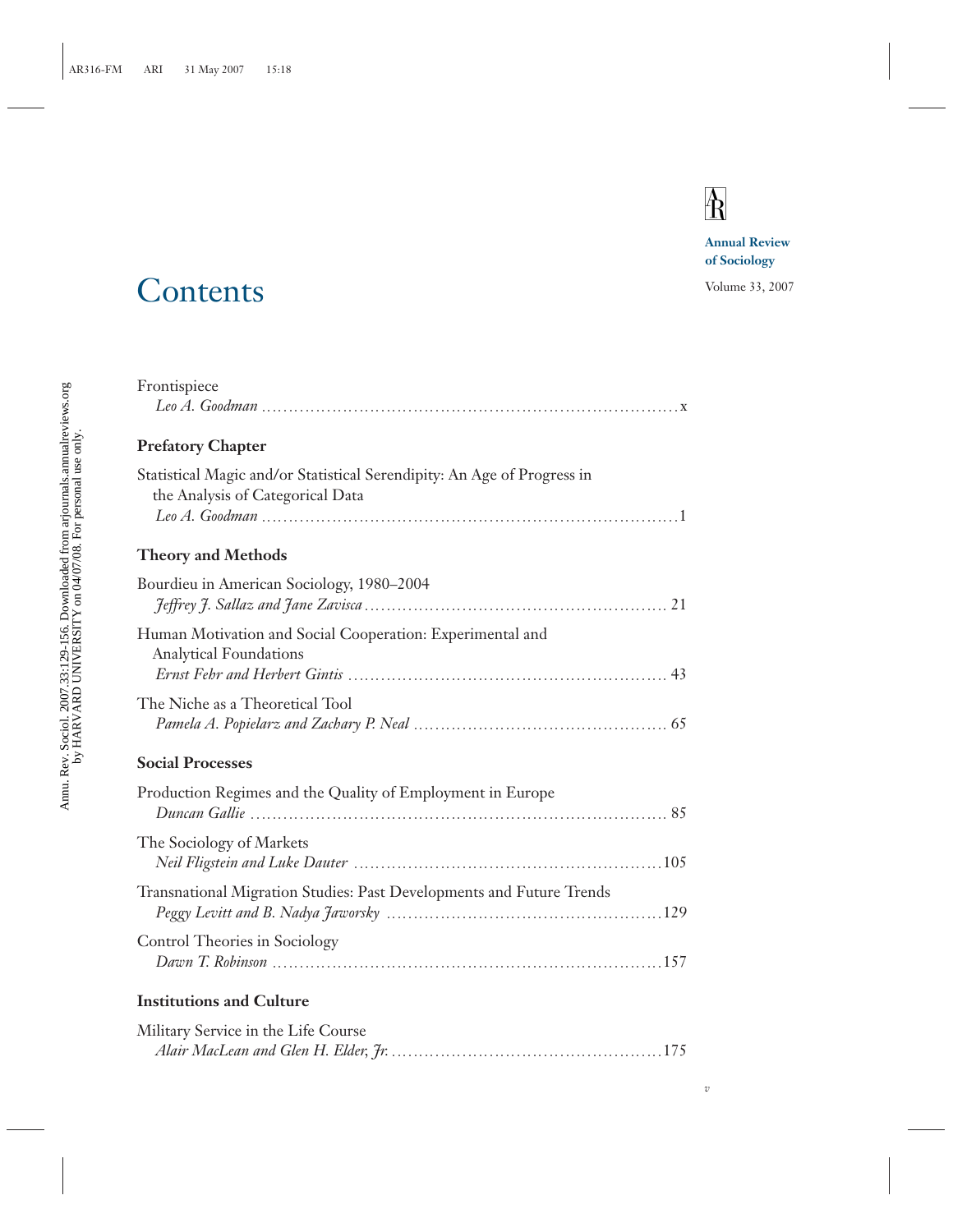| School Reform 2007: Transforming Education into a Scientific<br>Enterprise                           |
|------------------------------------------------------------------------------------------------------|
|                                                                                                      |
| Embeddedness and the Intellectual Projects of Economic Sociology                                     |
| <b>Political and Economic Sociology</b>                                                              |
| The Sociology of the Radical Right                                                                   |
| <b>Gender</b> in Politics<br>Pamela Paxton, Sheri Kunovich, and Melanie M. Hughes 263                |
| Moral Views of Market Society                                                                        |
| The Consequences of Economic Globalization for Affluent<br>Democracies                               |
|                                                                                                      |
| Differentiation and Stratification                                                                   |
| Inequality: Causes and Consequences                                                                  |
| Demography                                                                                           |
| Immigration and Religion                                                                             |
| Hispanic Families: Stability and Change                                                              |
| Lost and Found: The Sociological Ambivalence Toward Childhood                                        |
| <b>Urban and Rural Community Sociology</b>                                                           |
| The Making of the Black Family: Race and Class in Qualitative Studies<br>in the Twentieth Century    |
| Policy                                                                                               |
| The Global Diffusion of Public Policies: Social Construction,<br>Coercion, Competition, or Learning? |
|                                                                                                      |